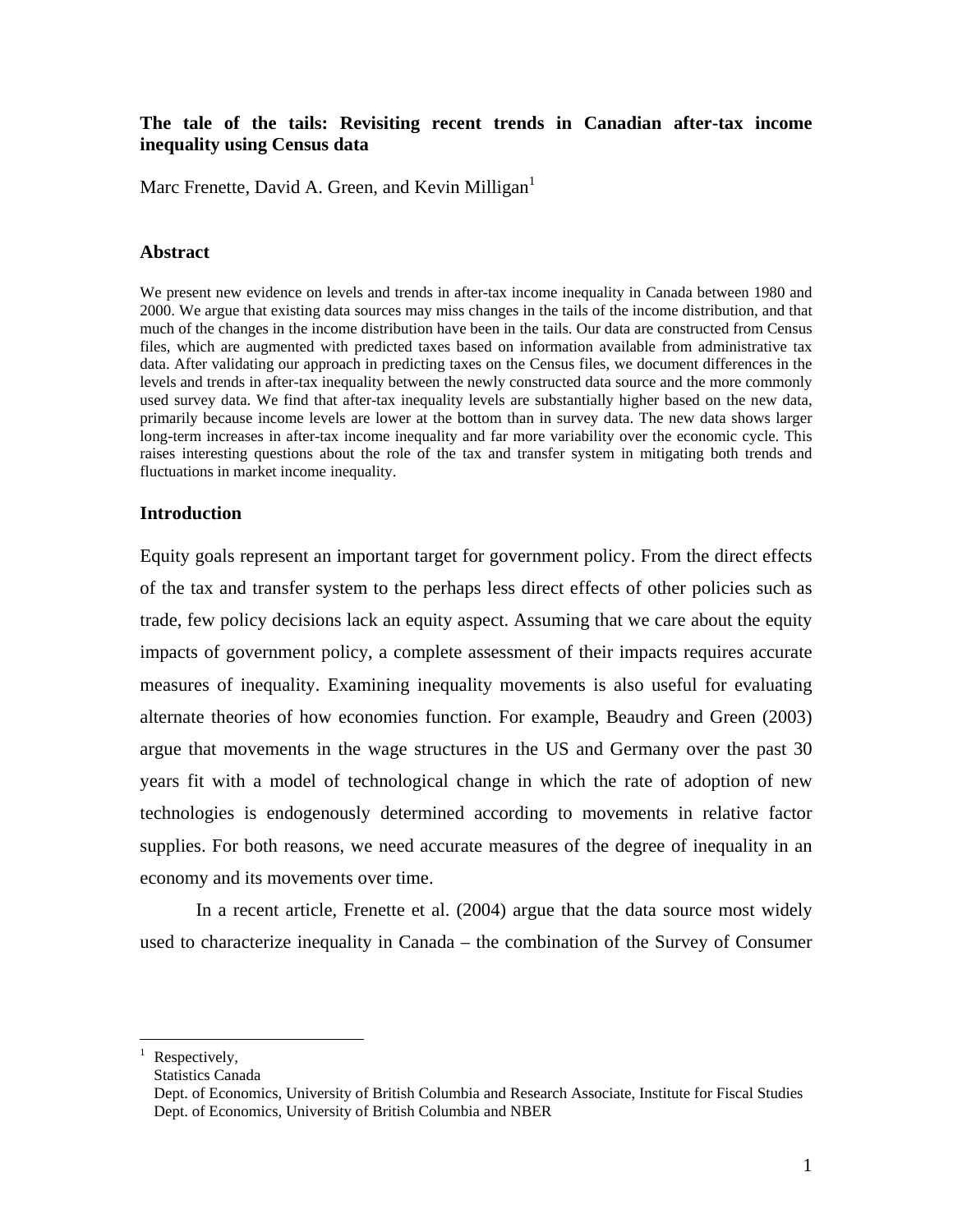Finances(SCF) and the Survey of Labour and Income Dynamics  $(SLID)^2$  – does not provide an accurate picture of either the level or trends in income inequality. In particular, comparisons with Census and tax data indicate that the SCF/SLID underrepresents both very low and very high incomes. This implies both an under-estimation of the level of inequality and, potentially, misrepresentation of trends that are driven by movements in the tails of the distribution. Indeed, given the evidence in Saez and Veall (2005) showing that there have been important movements in inequality concentrated in the very top of the income distribution in Canada in the last few decades, a misrepresentation of trends seems likely.

Our objective in this paper is to provide more reliable measures of inequality for Canada for the period from 1980 through 2000. Our first step in this endeavour is to build a case for the claim that Census micro data provides the most reliable and complete data for analyzing income inequality in Canada. We argue that Census data is superior to SCF/SLID primarily because it has much better coverage. The SCF/SLID has an approximately 20% under-response rate relative to the Census and, following Frenette et al. (2004), we show that this leads to misrepresentation of the two tails of the pre-tax income distribution. In addition, the much larger sample size of the Census permits more reliable measures of percentiles in both tails of the distribution. Census data is also superior to using tax data because of its longer time span (lack of incentives to file mean that tax data has incomplete coverage before 1993) and its much greater list of covariates.

These advantages for the Census are partially countered by two key shortcomings. The first is that the Census is only available quinquennially, and therefore unable to capture higher frequency movements in inequality. We have no remedy for this problem, but note that quinquennial data is sufficient for studying longer term trends. In particular, the 1980, 1990 and 2000 Censuses were all taken roughly at the top of business cycles, allowing consistent comparisons across time.

The second shortcoming of the Census data is the lack of information on taxes. The income concept most closely related to family well-being is after-tax and transfer (disposable) income. The Canadian Census asks questions about transfers received but

<span id="page-1-0"></span> <sup>2</sup> For example, they are used in Johnson (1995); Osberg (1997 and 2003); Rashid (1998); Wolfson and Murphy (1998).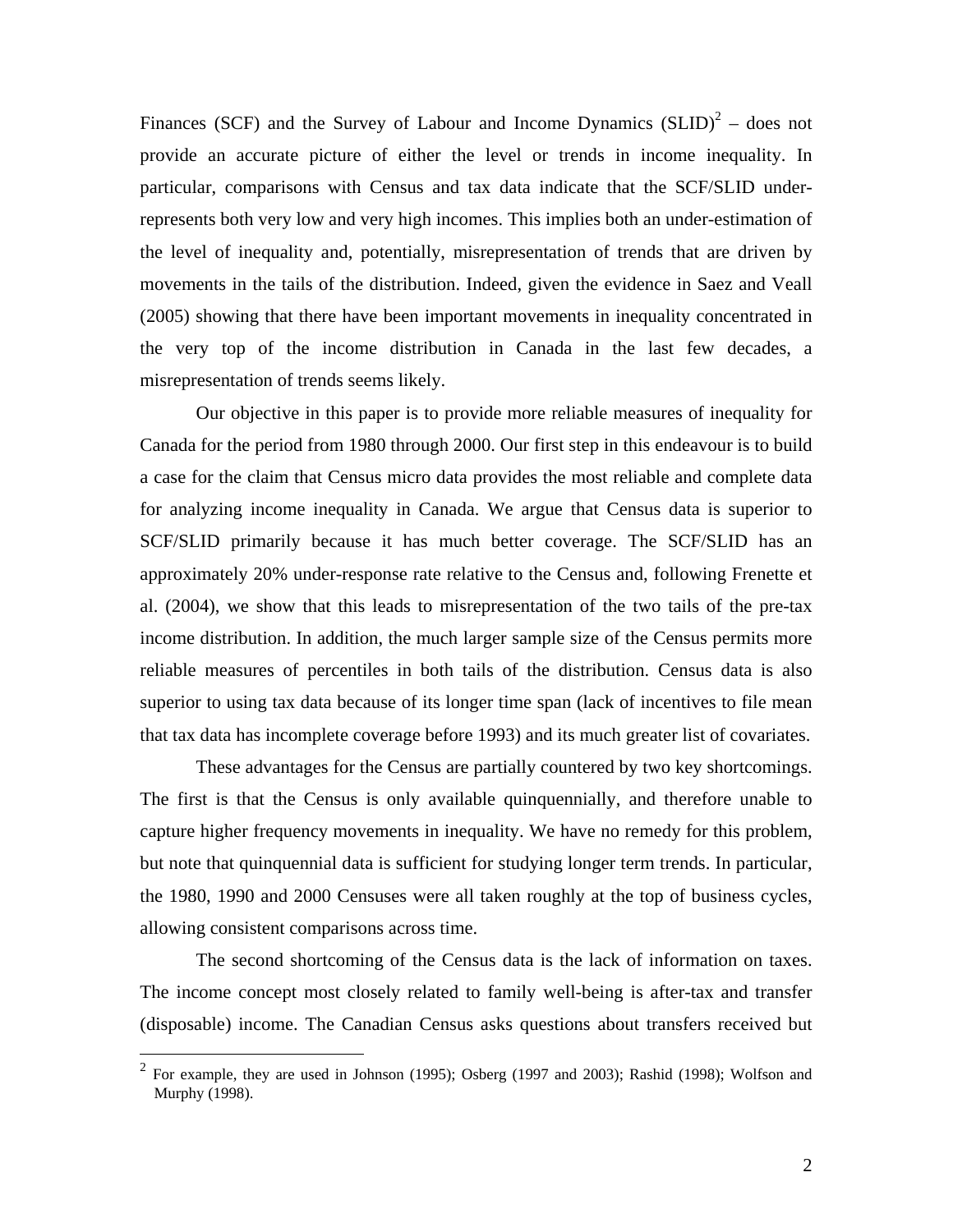not taxes and, as a result, researchers cannot construct disposable income using what is available in the Census dataset. Thus, the second part of our exercise in this paper, and perhaps our main contribution, is to impute taxes for families in each Census in the span from 1980 to 2000. Adding these imputed taxes to the Census micro data, we create what we call the Census after-tax (Census-AT) dataset.

Our imputation procedure matches administrative tax data with the Census, using observable characteristics common to both data sources. We employ a reduced form approach in which we first regress taxes paid on observable family characteristics using the tax data then use family characteristics recorded in the Censuses in combination with the estimated regression coefficients to form predicted taxes paid for each Census family. This approach is superior to one in which we try to use actual tax schedules to impute taxes paid for each Census family since it does not require us to calculate allowable deductions and it reflects actual patterns of take-up of those deductions. We perform a validation exercise that shows that our approach does a very good job of predicting the distribution of actual taxes paid.

Having selected a preferred dataset and adjusted it to allow examination of disposable income, in the final section of the paper we use the Census-AT data to reassess what we know about Canadian income inequality levels and trends. Throughout the paper, we compare the results from our enhanced Census data with those from the SCF/SLID, the source of received wisdom on income inequality, and show that there are substantial differences between the two. In particular, the Census-AT data reveals both fatter left and right tails of the income distribution. It also shows a different pattern over time (especially over the business cycle) and a difference in the differential between pre and post-tax and transfer inequality. These differences force a reconsideration of the level of income inequality (revising it upward), of the magnitude of its relationship with the economic cycle (revising it upward), and of the role of taxes and transfers in mitigating movements in inequality (revising it downward) relative to what has been documented in the past by several authors (e.g. Beach and Slotsve, 2004; Johnson, 1995; Osberg, 1997 and 2003; Rashid, 1998; Wolfson and Murphy, 1998). For example, we show that in 2000, the log of the ratio of the  $95<sup>th</sup>$  to the  $5<sup>th</sup>$  percentile of the disposable income distribution is .82 according to SCF/SLID. Using similar techniques and definitions, the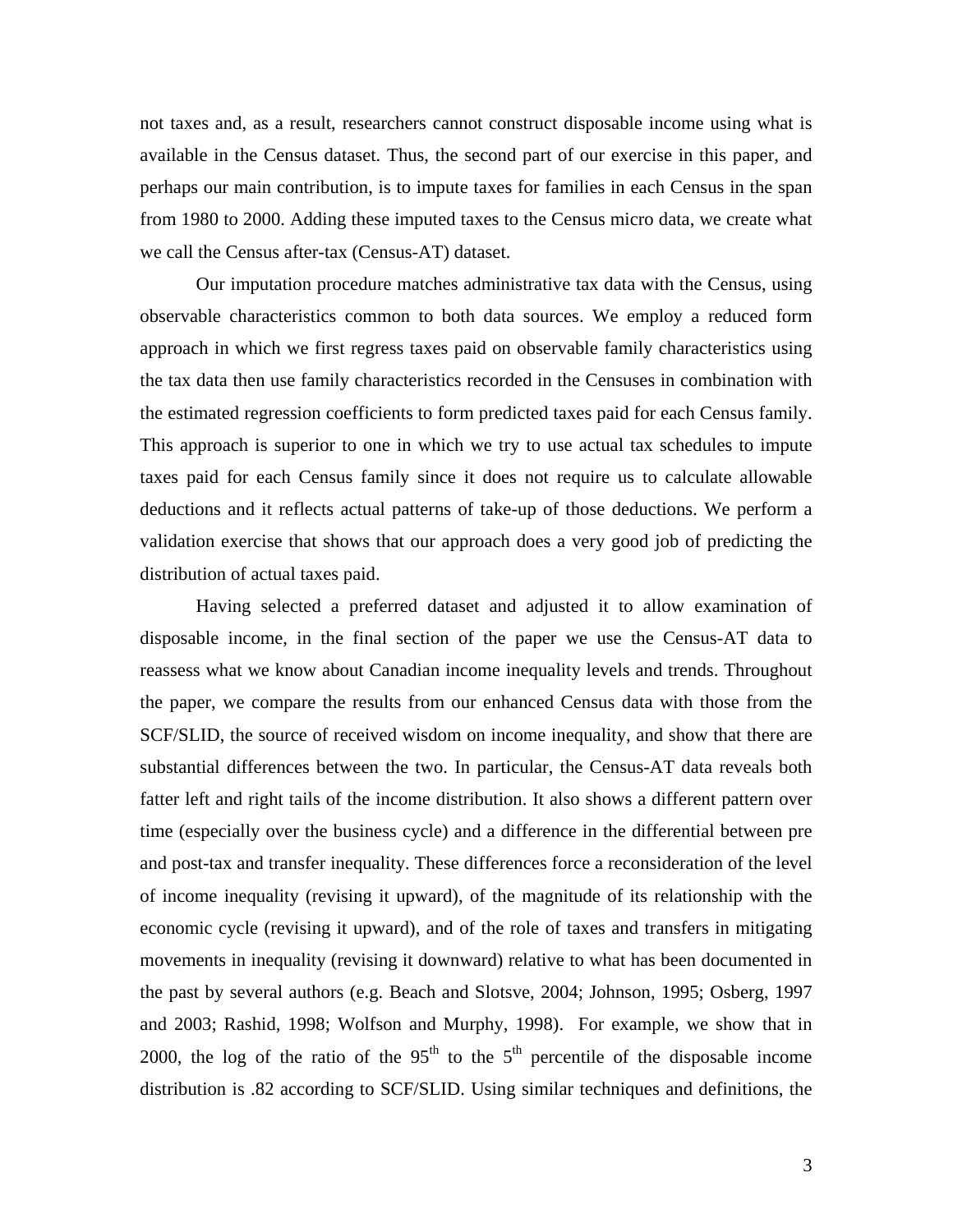same ratio is .95 according to Census-AT data (16% higher than in SCF/SLID). Furthermore, the ratio rises by 6.1% between 1980 and 2000 according to the Census-AT but only 2.4% according to SLID/SCF.

These results have potentially important ramifications for our notions of equity in the Canadian economy. They also point to the need for further research on the impact of Canada's tax and transfer system on inequality. The Census-AT data tells a story in which market income inequality grew at a relatively constant rate in the 1980s and 1990s. In contrast, disposable income inequality was virtually unchanged in 1990 compared to 1980 but grew sharply between 1990 and 2000. The result is a substantial long-term increase in disposable income inequality. While definitive statements on changes in the impact of taxes and transfers are not possible from these comparisons since pre-tax and transfer income will partly reflect behavioural responses to the tax and transfer system, the differences in the movements of market and disposable income inequality in the 1990s compared to the 1980s is a smoking gun pointing to a potential weakening of the effectiveness of redistributive policies. One of our goals in this paper is to point out that smoking gun, opening an avenue for future research.

The paper most closely related to ours is Frenette et al. (2004). That paper provides a detailed comparison of the three main datasets available for studying Canadian income inequality: SCF/SLID, Census, and tax data. The emphasis in that paper is on pointing out that there are serious differences among the datasets, raising reason for concern. Frenette et al. (2004) do not, however, try to generate a preferred picture of inequality levels and trends. In this paper, we proceed to the next step, selecting, defending and enhancing a preferred dataset (Census-AT) and then using that data to establish basic facts about Canadian income inequality.

The paper proceeds in five sections. In the following section, we provide a discussion of the relative merits of the available data sources and some evidence on the differences in trends and levels of pre-tax income inequality as measured by the Censuses and the SCF/SLID data. Next, we describe our measurement choices in terms of income and inequality measures. We then provide an outline of our methodology for predicting taxes on the Census and validate the approach with actual tax data. The first set of income inequality estimates drawn from the new data source are presented in the next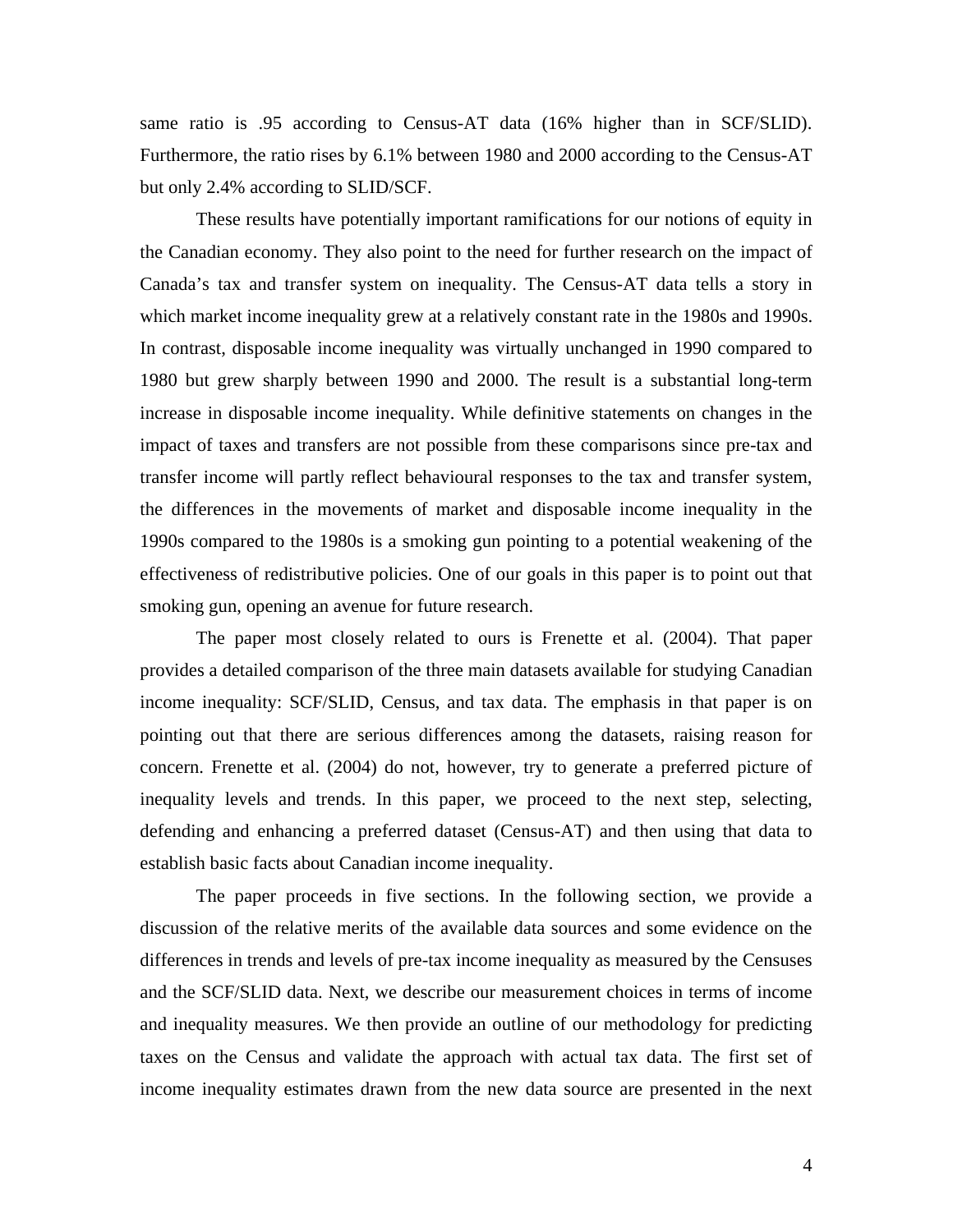section, which is followed by a comparison of those results with estimates drawn from SCF-SLID. The study concludes with a summary in the last section.

## **Comparing and contrasting available data sources**

Researchers interested in studying levels and trends in Canadian income inequality have three data sources at their disposal. The most commonly used is Statistics Canada's official source of income estimates, namely the Survey of Consumer Finances (SCF) until 1996, and the Survey of Labour of Income Dynamics (SLID) from 1996 onwards. The second is the Census of Population files, which are available quinquennially from 1970. The third available source is the T1 Family Files (T1FF), available from 1982 onwards. Each of these sources has their advantages and disadvantages, as illustrated by Table 1.

|                               | <b>SCF-SLID</b>   | Census             |                                                  |
|-------------------------------|-------------------|--------------------|--------------------------------------------------|
| Continuity                    | Break in 1996     | No break           | Change in filing<br>incentives in early<br>1990s |
| Coverage                      | 80% response rate | Mandatory response | Almost all file since<br>early 1990s             |
| Sample size                   | Small             | Large              | Large                                            |
| Socio-economic<br>information | Many              | Many               | Few                                              |
| Frequency                     | Yearly            | Every 5 years      | Yearly                                           |
| Income variable               | After-tax         | Total income       | After-tax                                        |

Table 1: Attributes of income data sources

Census data, which is the source upon which we focus in this paper, has several appealing characteristics. First, it has no breaks over our period of interest. In contrast, the SCF was replaced by SLID in 1996. Although this did not affect average levels of income, it did affect incomes at the top and bottom of the distribution (Frenette et al., 2004), requiring some kind of adjustment at the time of the "seam". Data from T1FF are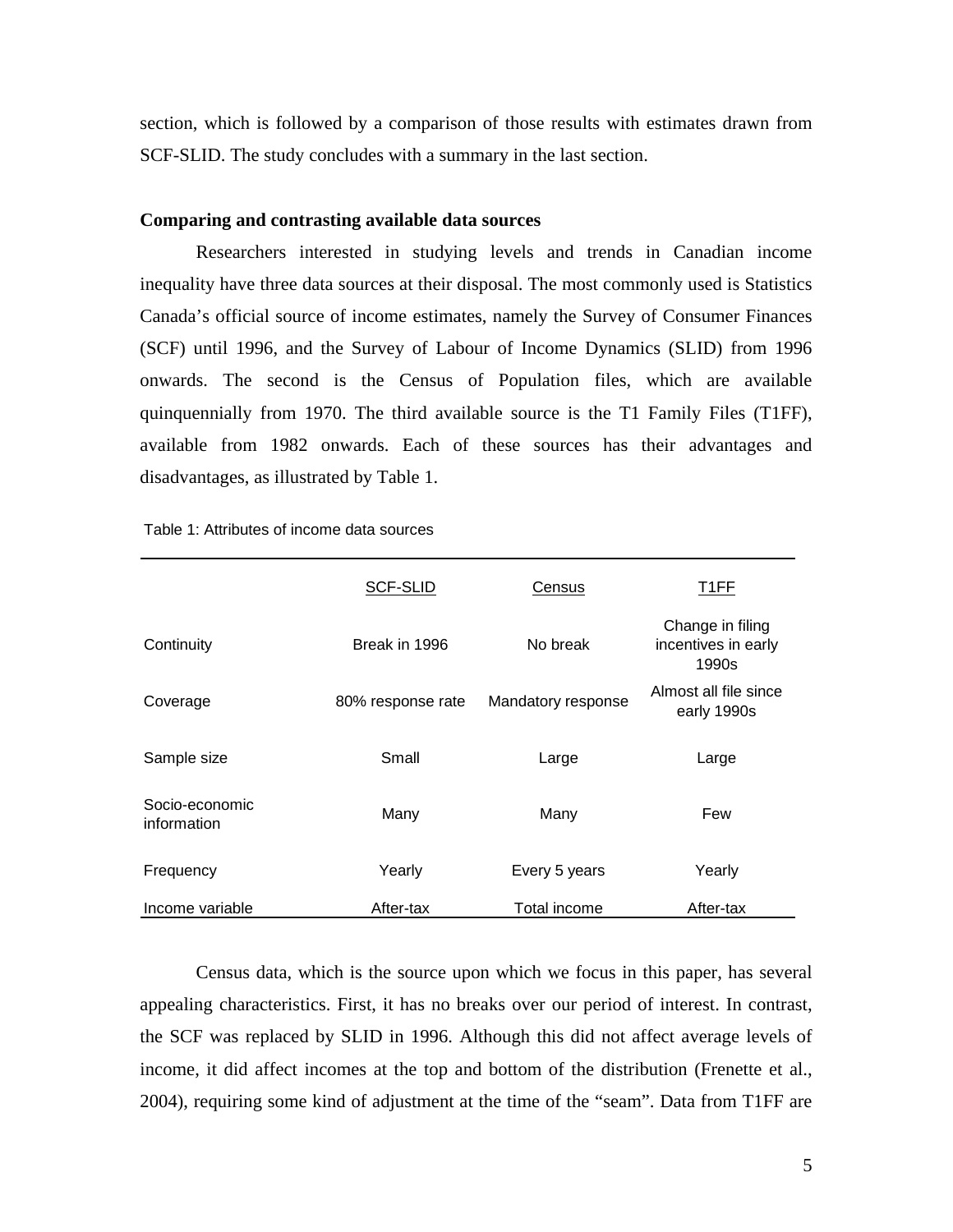not suited to study incomes of families at the very bottom of the distribution in the 1980s since there were few (if any) financial incentives to file for people with no taxable income. This is because refundable tax credits were not as prevalent then and some forms of income were simply not reportable on the tax files even if they did file (e.g. social assistance income). This creates a break in the data between the 1980s and the 1990s.<sup>[3](#page-5-0)</sup>

A second appealing feature of the Census is its coverage. Response to the Census is mandatory by law, and as such, coverage of the population is almost complete, with the exception of very specific groups (most notably, on-reserve aboriginals, individuals in collective dwellings, and the homeless). Response to the SCF/SLID is voluntary, and roughly 20% of selected households choose not to do so. This creates the potential for response bias that may be related to income. The SCF/SLID datasets include weights calculated so that key sample characteristics mimic those of the population as a whole, but income is not one of the characteristics. Thus, to the extent that response bias is related to income, even after controlling for observables that are directly addressed by the weights, the weighted income distribution obtained from the SCF/SLID may still not correspond to that for the whole population. $4$  The population coverage on T1FF is quite good, but only after 1993 when the combination of incentives from child tax credits and GST rebates improved the filing incentives for very low income individuals.<sup>[5](#page-5-2)</sup>

A third feature of the Census (like T1FF) is its very large sample size (20% of the population), allowing researchers to conduct more detailed analyses of income inequality. In particular, large samples are important for obtaining reliable measures of movements in extreme percentiles of the distribution. In contrast to the Census, SCF/SLID has approximately 30,000 to 35,000 observations, making both detailed decompositions and examinations of extreme tails of the income distribution more problematic.

 $\frac{1}{3}$ 

<span id="page-5-1"></span><span id="page-5-0"></span><sup>&</sup>lt;sup>3</sup> Frenette, Green, and Picot (2004) discuss these issues in more detail.<br><sup>4</sup> Coinciding with the release of the 2003 SLID, Statistics Canada has retroactively adjusted survey weights to account for discrepancies with the distribution of *individual* earnings based on the T4 slips. Unfortunately, these adjustments only go back to 1990. Furthermore, calculations by the authors show that they do not fully account for discrepancies in *family* income, especially at the very bottom of the distribution. This is likely due to the fact that individuals with low earnings may be in low, middle, or high income families.<br><sup>5</sup> The 1993 changes to federal child benefits combined the family allowance, refundable credit, and non-

<span id="page-5-2"></span>refundable credit into one package that required tax filing. The GST refundable credit which started paying in 1990 also required tax filing, and substantially expanded benefits from the earlier federal sales tax credit introduced in 1986.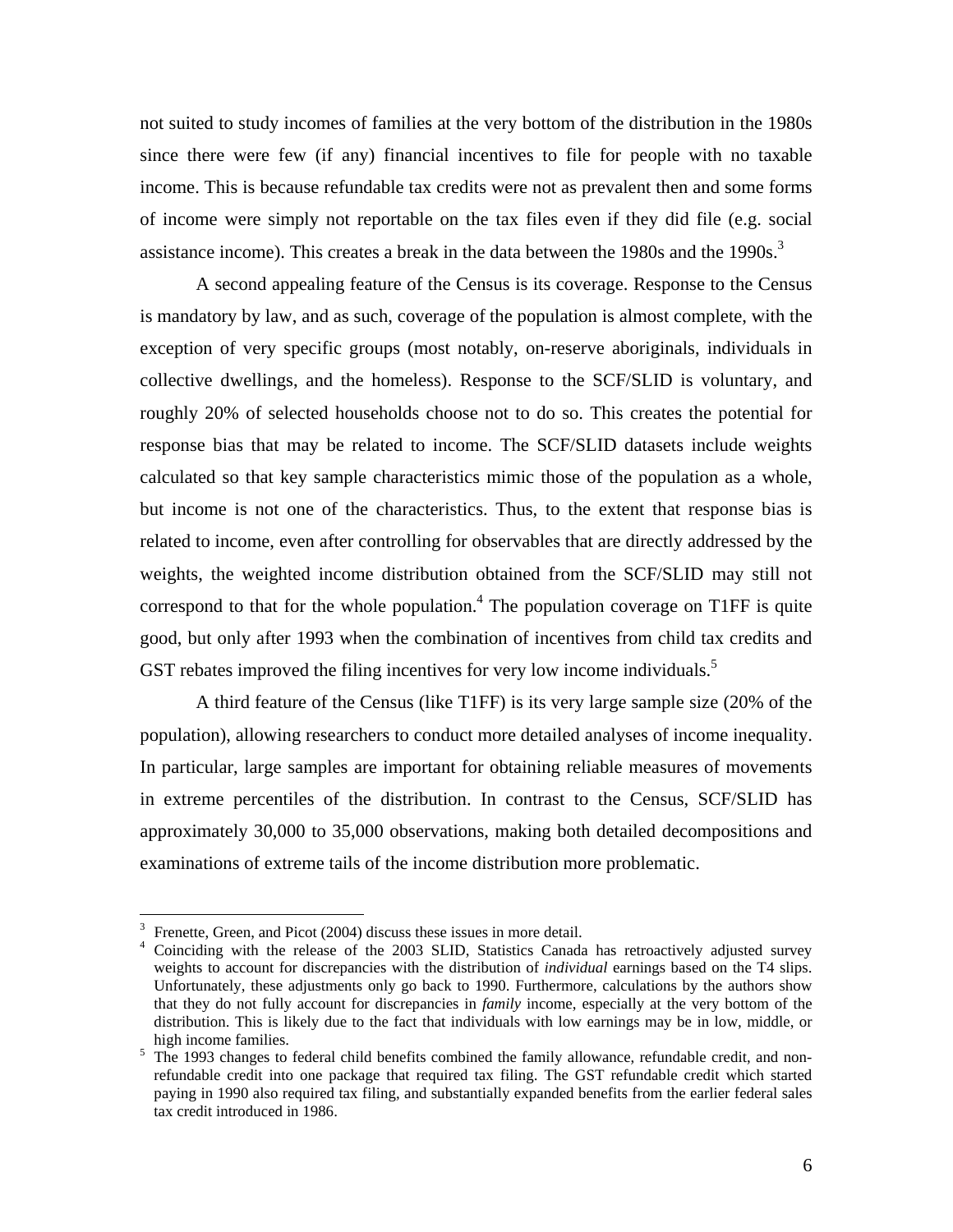A fourth advantage of the Census is that it contains detailed socio-economic information on its respondents. This is also true in the SCF/SLID, but not in tax data. In particular, education is missing from the tax files.

One drawback of the Census is that it is only available every 5 years, while the other two sources are available annually. Perhaps more important, however, is the omission of taxes paid on the Census (in contrast to SCF/SLID and tax data). This makes the measurement of after-tax income inequality more difficult with the Census. In the next section, we discuss the benefits of examining income net of taxes as a measure of a household budget constraint (i.e. the flow of resources available to the household prior to making consumption decisions).

Given the other advantages of Census data, adding tax information to this source seems a worthwhile exercise. The effort of doing so, however, only seems justified if the various problems with the SCF/SLID actually affect our depiction of the income distribution. Frenette et al. (2004) provide comparisons of pre-tax income data from the three major sources. Figures 1 and 2 are derived from the data in their Table 4, showing average total income (wages, salaries and other private income plus government transfers) for the bottom and top deciles using both the SCF/SLID and Census data.<sup>[6](#page-6-0)</sup> We present the data in constant year 2000 dollars, with an adjustment for adult equivalents using the square root of the number of family members.

<span id="page-6-0"></span> $\frac{1}{6}$  Note that the SLID income levels in 2000 were actually derived by adding the growth rates between 1996 and 2000 from the SLID to the 1996 SCF values in order to obtain levels that are comparable to those from the earlier SCF data.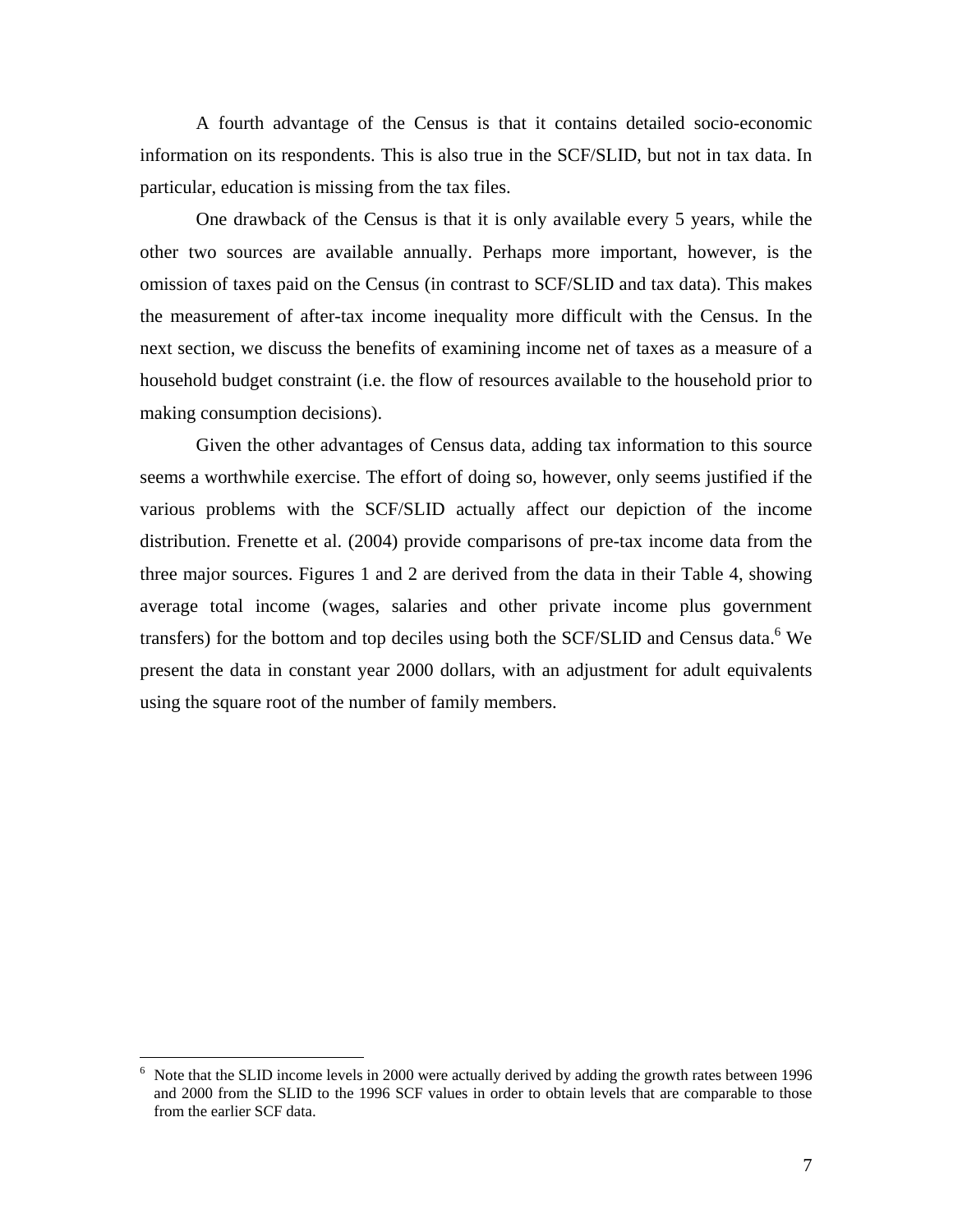



The Census and SCF/SLID data are dramatically different, with the Census recording lower levels of income in the bottom decile and higher levels in the top decile than the SCF/SLID. Thus, income inequality is higher in the Census in every year. For example, the ratio of the average income in the top decile to the average in the bottom decile was 16.4 in 2000 according to the Census but only 11.7 according to SCF/SLID.

The data also diverge substantially in the trends they register. In the bottom decile, Census data suggest more cyclical fluctuations in income. For example, incomes in the bottom decile of the Census fell by 7% and 18% in the downturns of the early 1980s and early 1990s, respectively. According to the SCF/SLID, incomes in the bottom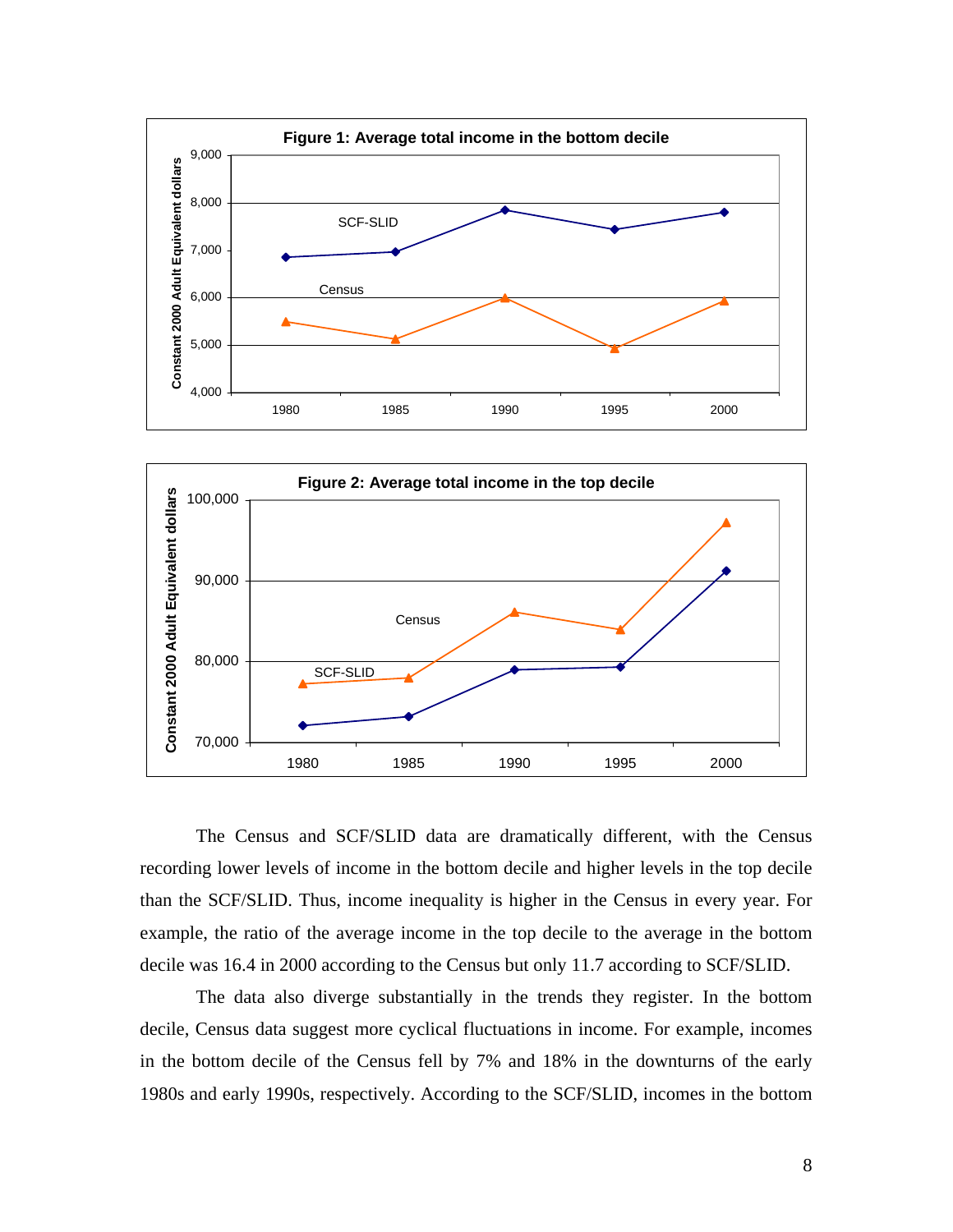decile rose by 2% in the early 1980s, and fell by only 5% in the early 1990s. In the recovery period of 1995 to 2000, incomes in the bottom decile rose by 20% in the Census, but only rose by 5% in SCF/SLID. In the top decile, the trends are largely similar, with the exception of the early 1990s. While Census data suggests a 3% decline in family income in the top decile between 1990 and 1995, SCF/SLID points to virtually no change at this time.

Table 1 offers several possible explanations for the differences across datasets but attempting to establish the exact source of the differences is beyond the scope of this study. Instead, we construct an alternative to the SCF/SLID for the purpose of studying after-tax income inequality. Specifically, we augment the Census data with predicted income taxes based on information available in the tax data.

#### **Measurement of income and taxes**

In this section, we motivate our choices for the measurement of income and taxes. As we discussed in the introduction, researchers may study inequality both out of direct interest in equity and as a form of evidence on how the economy functions. If our primary interest is the latter, we would focus on income measures that are closely related to factor prices and supplies: what we will call market incomes. Though even in that case, some discussion of taxes and transfers is necessary to make sure that movements in income that are generated from changes in government policy are not mistaken for the effects of, say, technological change. If, on the other hand, equity is our main focus then we would ultimately like a measure of well-being. In a world with homogeneous individuals and with all goods traded in perfectly competitive markets, differences in well-being are completely captured by differences in disposable income. However, in the real world, where there are market imperfections as well as heterogeneity in preferences and in the prices individuals face, income and well-being need not be nearly so directly related (Atkinson and Bourguignon, 2000). Even more generally, if we are ultimately interested in the justness of a society, focusing on income alone may take our attention away from elements of a society such as the existence of personal liberty and being treated as a social equal upon which no price can be placed (Sen, 2000). Nonetheless, income fills an important instrumental role in virtually any discussion of justice, implying that we have an interest in the financial resources available for households, even if we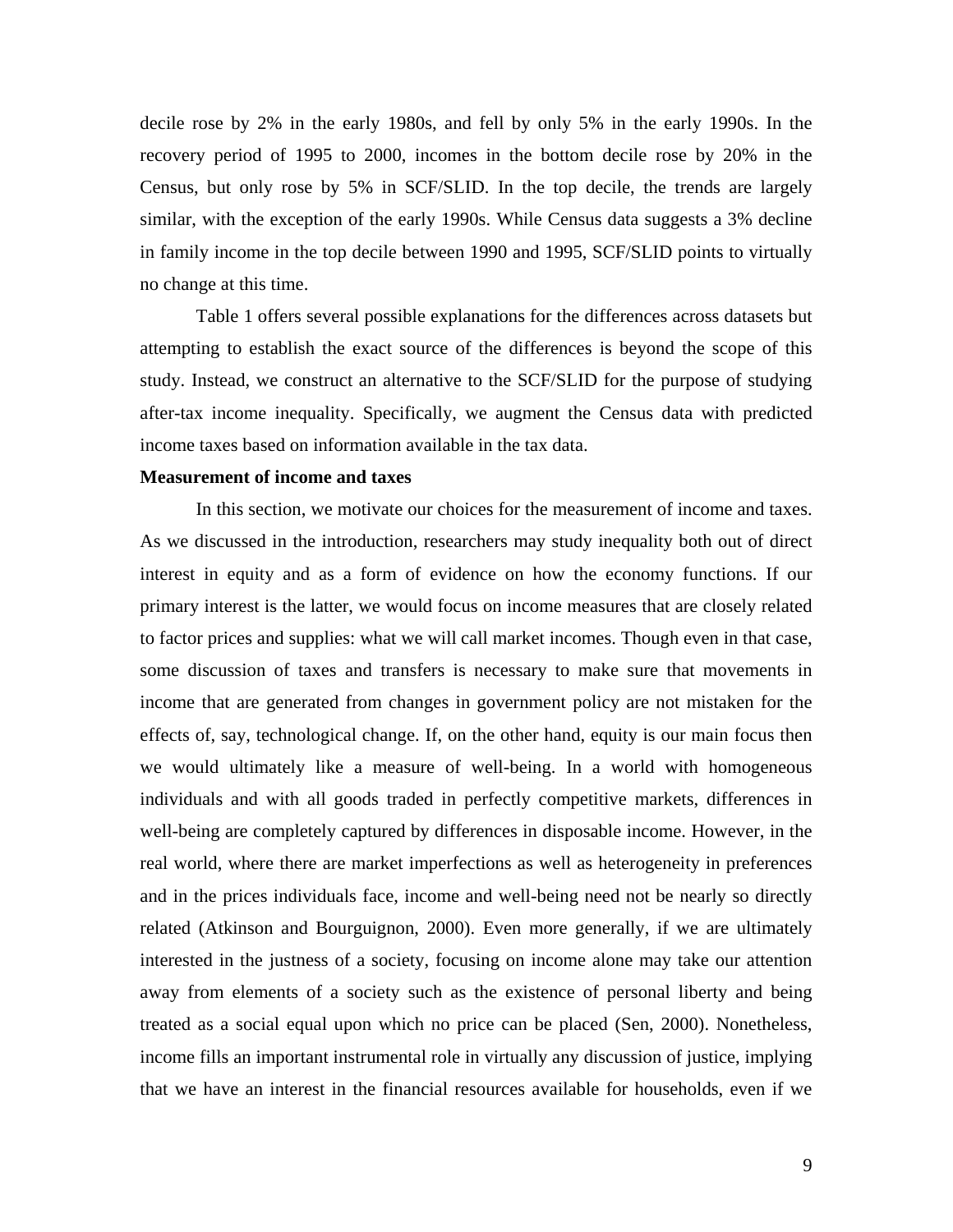cannot claim they provide a direct representation of well-being. While an argument could be made that "available resources" should include the value of goods supplied by the public sector, they are traditionally measured by after-tax and transfer (disposable) income and we follow that tradition in this paper. Because of data constraints, we also do not consider the imputed income value of durables.

Given our desire to focus on disposable income, the obvious path to pursue is to start with income from the market, add government transfers, and then subtract taxes paid. The sticky question is which taxes to subtract. Subtracting income taxes is appropriate because they reduce the pre-consumption resources available to the household. We choose not to account for excise and sales taxes because they are a function of the consumption decisions of the household, raising complex endogeneity issues. While we agree that including these taxes would be interesting, we believe that it is important first to provide a consistent series on income available for households to use for consumption at the prices they face (which includes sales taxes) and which does not require behavioural assumptions with which the reader may not agree. Thus, we leave investigations of sales and excise taxes to future work.

The treatment of payroll taxes - particularly those that are (perhaps no[min](#page-9-0)ally) ear-marked for specific spending programmes - involves a different set of issues.<sup>7</sup> If the taxes are strongly linked to a particular benefit, and the benefit would have been purchased by the household in the absence of the government progr[am](#page-9-1)me, then the payroll taxes can be thought of as a use of funds from the family budget.<sup>8</sup> The 'purchase' of the benefit just happens to be from the government rather than from a private provider. In this case, we should not account for payroll taxes given our interest in measuring the family's pre-consumption and saving budget constraint. On the other hand, if the link between the payroll taxes and the benefits received is weak, the revenue collected should be thought of as reducing the size of the family's pre-consumption budget. If so, we should subtract payroll taxes from the family's income in order to arrive at after-tax

 $\frac{1}{7}$ 

<span id="page-9-1"></span><span id="page-9-0"></span>See Bird and Tsiopoulos (1997) for a discussion of benefit taxation.<br>More specifically, only the portion of the government programme that crowds out private spending should be accounted for. If the programme provides social insurance that would otherwise not be purchased by individuals then the counterfactual suggests that the household budget in the absence of the programme would not be reduced by spending on premiums.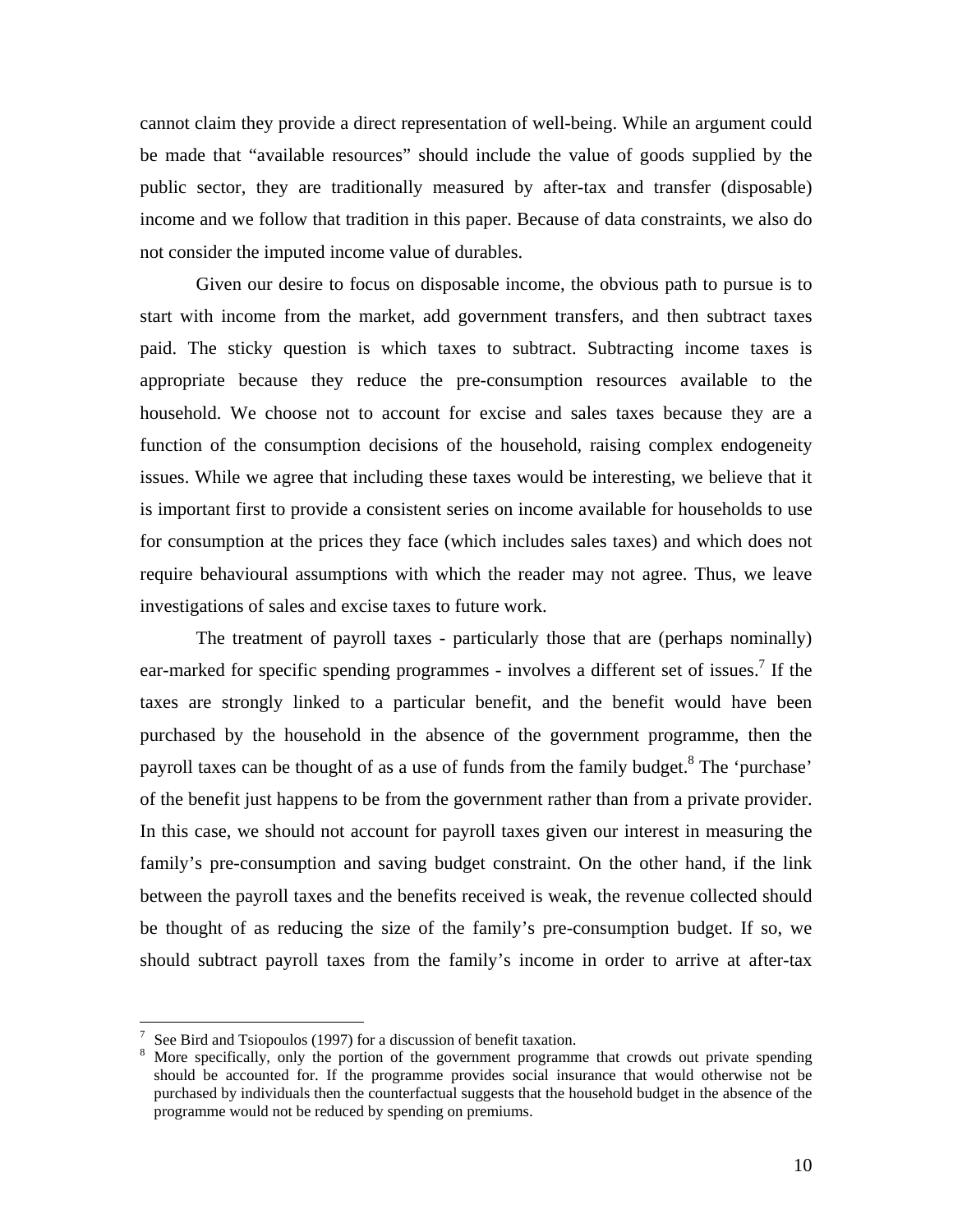income. The decision to include or exclude payroll taxes is therefore specific to each particular case, and necessarily in part subjective.

For Canada, there are three payroll taxes we consider: Canada/Quebec Pension Plan premiums, Employment Insurance premiums, and provincial health levies. For the first two cases, benefits are tied to earnings rather than directly to contributions. For example, the Canada Pension Plan is not a defined contribution plan, so the marginal dollar of contribution does not affect benefits. [M](#page-10-0)oreover, there is a substantial intergenerational transfer component in the Canada and Quebec Pension Plan premiums beyond what is [ne](#page-10-1)cessary to fund one's own benefits.<sup>9</sup> For Employment Insurance, total benefits and contributions are not closely linked in practice, in spite of a nominal legislative link.<sup>10</sup> Finally, health levies flow into general revenues and are not linked to the amount of health services received. Since we contend that the tax-benefit link is weak in all three cases, it would be appropriate to subtract payroll taxes to arrive at our desired household income measure. Because this decision is somewhat subjective, however, we provide separate results with and without payroll taxes.

# **Predicting income taxes on the Census**

## Description

Our goal is to impute income taxes paid for every family observed in a given Census. In a world with perfectly informed and rational agents, tax filers would minimize their tax burdens by claiming the optimal combination of income, deductions and credits. In such a world, we could predict income taxes by applying a 'calculation' approach (i.e. mathematically solving the filer's tax minimization problem). However, this requires detailed information on income sources, tax credits, and deductions, some of which is missing in the Census. Most importantly, the Census does not include questions on contributions to a Registered Retirement Savings Plan (RRSP) and Charitable Donations. Since the use of these tax measures are more common among middle and upper income families, their omission in a tax calculation approach would tend to overstate income

<span id="page-10-0"></span><sup>-&</sup>lt;br>9  $\degree$  See OSFI (2004), page 121. The internal rate of return for the CPP is calculated as 9.6% for the 1930 birth cohort and only 2.1% for the 1980 birth cohort, indicating substantial transfers across existing generations.<br><sup>10</sup> In the 1980s, spending regularly exceeded contributions. In the last decade, the reverse has been true.

<span id="page-10-1"></span>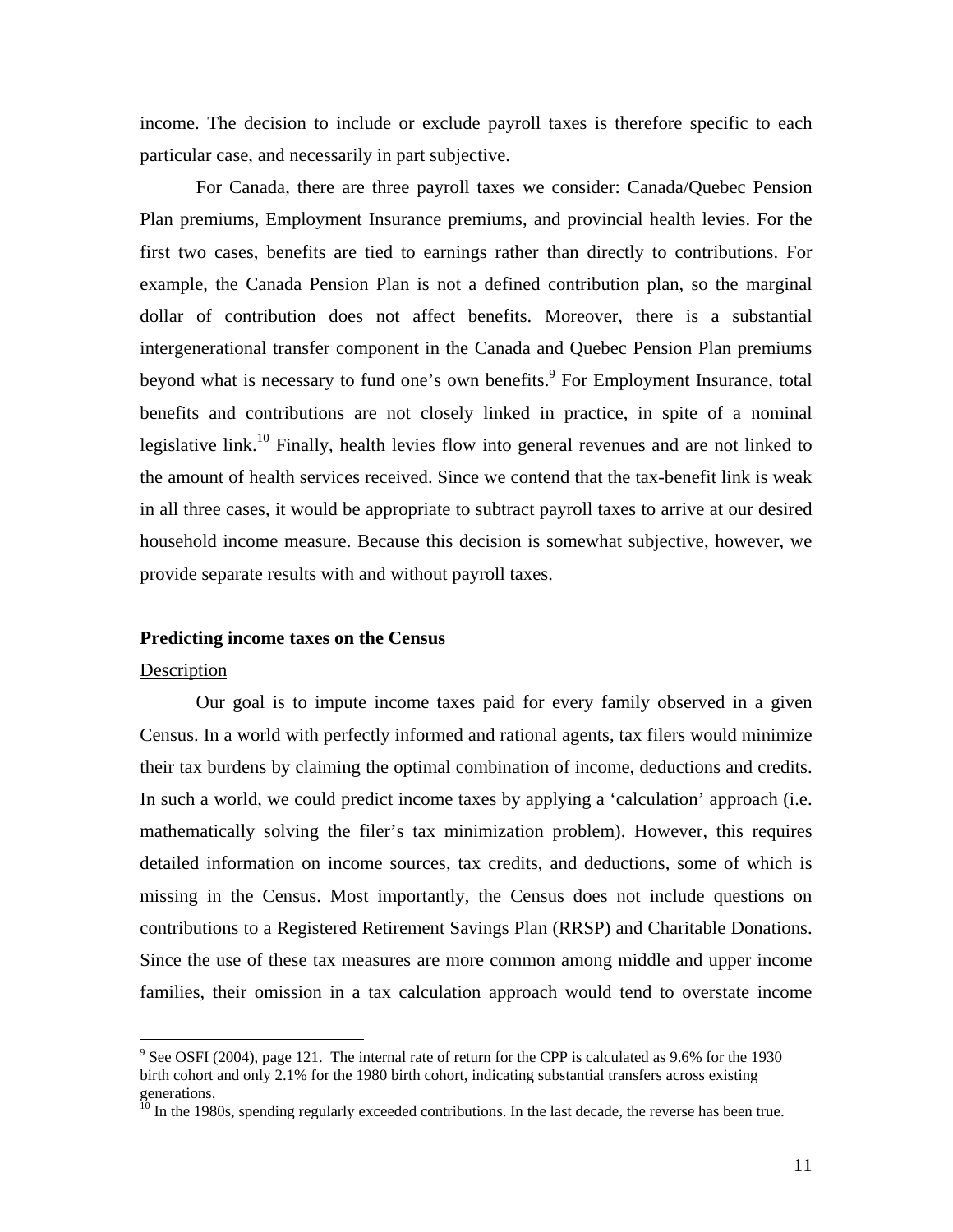taxes in the upper portion of the income distribution by a considerable margin. This is in fact what we found in attempting to predict taxes in this manner.

In contrast, we adopt a more "reduced form" approach which essentially consists of defining homogenous groups of individuals based on a set of characteristics that are known to affect income taxes (e.g. income, family structure, age, province of residence) and obtaining average taxes actually paid by members of the group from tax data in the Census year of interest. Assuming we define the groups using characteristics that are also available in the Census, we can then assign the relevant average taxes paid to each member of the group in the Census. If the groupings are detailed enough, we expect income taxes to be about the same for most members in the group. This necessarily creates a tax measure that includes some degree of measurement error at the individual level (since all people in the group do not actually pay the exact same amount in taxes). However, within the group, there is no reason to believe the errors are systematic. We implement the approach using an initial regression of income taxes paid on a [flex](#page-11-0)ible function of observable characteristics. We then predict taxes paid for each person in the Census using the person's characteristics and the estimated regression coefficients.<sup>11</sup>

The regression approach has two main advantages over the calculation method. First, it has much less stringent data requirements. We do not need to know, for example, values of actual deductions and credits claimed. Instead we need to know only that people in a particular income class and with specific family characteristics pay a certain level of taxes, which will necessarily reflect whatever deductions they make. The second, related, advantage is that we obtain an estimated measure of what families in particular groups actually pay in taxes. This may differ systematically from their optimal tax bill to the extent that tax payers do not take full advantage of all available deductions and shelters. Since we are interested in the actual well-being of Canadian families, it is the actual tax bill that is relevant.

The tax data we use to predict income taxes is the T1 Family File (T1FF), which consists of T1 personal tax records with family level information added by Statistics Canada. The definition of the family on T1FF is the census, or nuclear family. For measuring economic well-being, a preferred concept is the economic family, which may

<span id="page-11-0"></span> $11$  The code used to predict taxes is available upon request from the authors.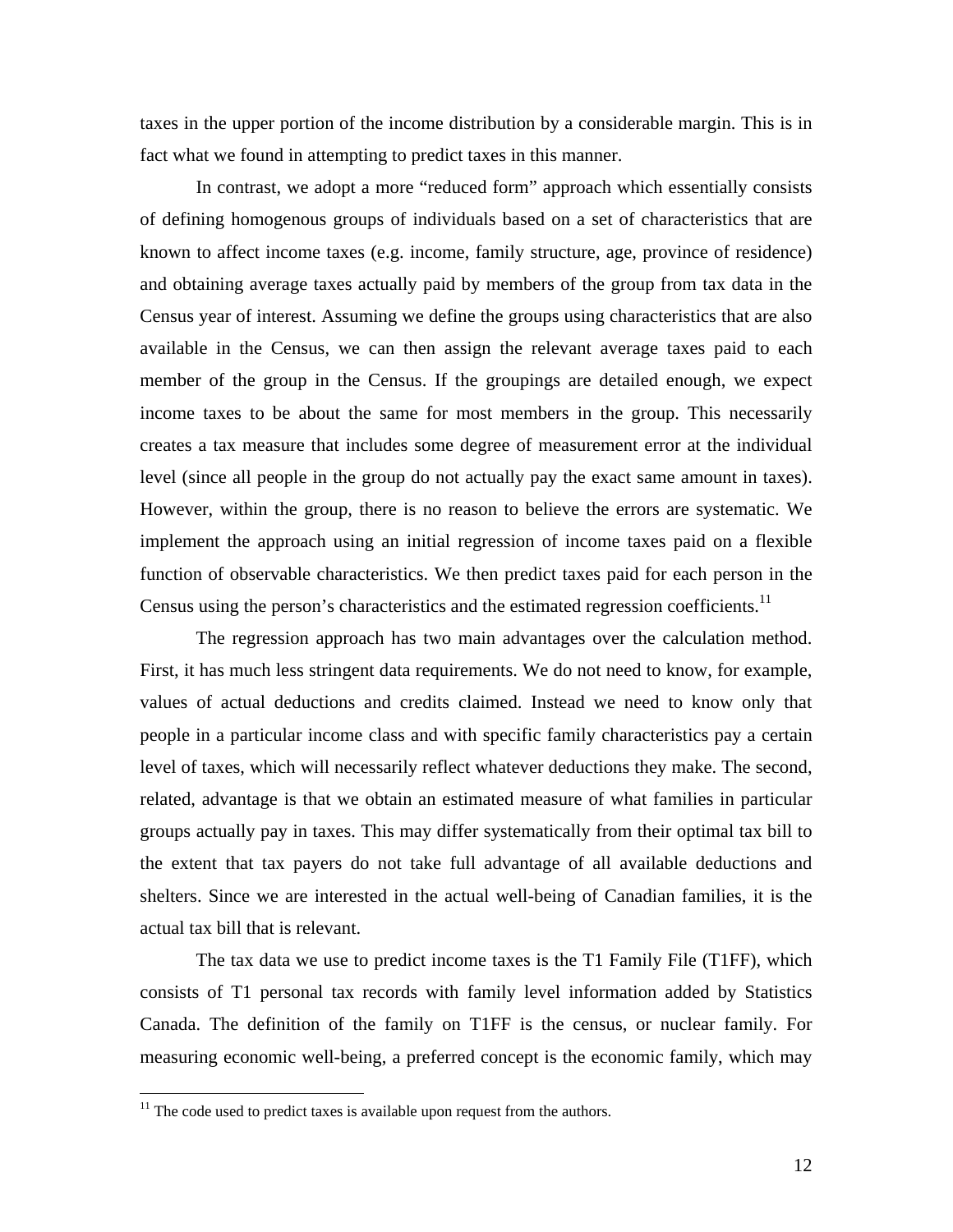include two or more census families, as long as there is a blood relationship between them (e.g. a brother living with his sister and her family). Since the Census includes identifiers for both types of families, we are able predict income taxes by using census famil[y i](#page-12-0)[nfo](#page-12-1)rmation, and then calculate after-tax income at the economic family level.

We predict taxes on the Census files for the years 1980, 1985, 1990, 1995, and  $2000$ <sup>12,13</sup> Unfortunately, T1FF is not available prior to 1982; however, this is not so limiting since the tax l[aw](#page-12-2)s remained virtually unchanged between 1980 and 1982. Hence, we model income taxes in 1982 and use the estimated parameters to predict income taxes in 1980 on the Census. $^{14}$ 

In each year, we predict federal and provincial taxes separately; that is, we estimate one federal tax model and ten provincial tax models.<sup>15</sup> Since the Quebec government does not provide provincial tax information to Canada Revenue Agency, actual Quebec taxes are not available. Since 1992, Statistics Canada has imputed Quebec taxes on the T1FF. For the years 1980, 1985, and 1990, we turn to the SCF to predict Quebec taxes.

Income taxes are collected from individuals, but require family level information for calculation. Thus, our strategy consists [of e](#page-12-3)stimating models on individuals, using individual and family level information as determining factors. All models are estimated on individuals who are at least 15 years old.<sup>16</sup> Predicted taxes are automatically set to zero for everyone else. In cases where negative federal or provincial taxes are predicted,

<span id="page-12-0"></span><sup>&</sup>lt;sup>12</sup> The Census is actually conducted in May or June of the following year in each case, but the income

<span id="page-12-1"></span>collected refers to the previous year.<br><sup>13</sup> Note that although there were few financial incentives for individuals with no taxable income to file taxes in the 1980s, this does not prevent us from using the tax files to model taxes paid since the models simply predict very low levels of taxes paid for these individuals by extrapolation. 14 We also used the methodology to predict income taxes on the 1980 SCF data, and found that income

<span id="page-12-2"></span>inequality estimates based on predicted after-tax income lined up almost exactly with income inequality based on actual after-tax income. In other words, using 1982 tax information to predict 1980 income

taxes yields accurate inequality measures.<br><sup>15</sup> Note that payroll taxes are not included in our primary definition of taxes. Later in the paper, we will introduce a measure of after-tax income that incorporates payroll taxes.<br><sup>16</sup> For tax purposes, December 31<sup>st</sup> is the reference date. However, the Census reference data is normally in

<span id="page-12-3"></span>May or June (of the following year). Since the version of the Census files we used for this study did not contain the exact date of birth, we randomly assigned individuals as either being the same age (in years), or being one year younger on December 31<sup>st</sup> of the previous year. To do so, we assigned individuals with a randomly chosen number between 0 and 1 from a uniform distribution, and assigned them as being one year younger if this number was less than or equal to n/365, where n=the number of days between the Census and December  $31<sup>st</sup>$  of the previous year.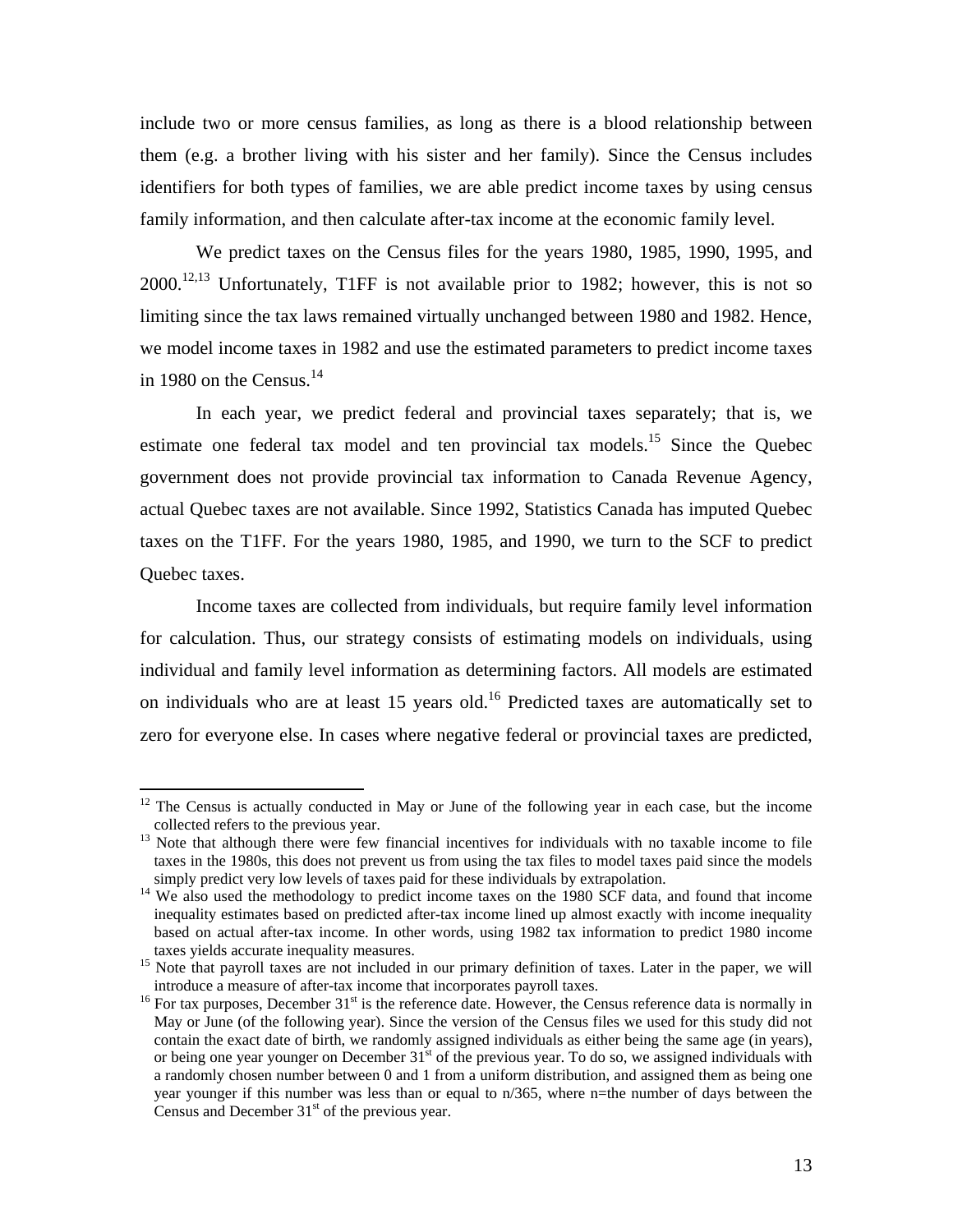the values are set to zero. To reduce processing time on T1FF, a 20% random sample of census families is used in the estimations. Since the sample size is much smaller in the SCF, the full Quebec sample is used in the estimations.

The estimation approach consists of regressing income taxes on a set of determining factors by ordinary least squares (OLS). The most important factor in determining one's tax obligations is taxable income. Although this information is obviously available on the tax files, not all components are available on the Census files. We thus use a proxy for taxable income, which is defined as the sum of the following income sources:

- Wages and Salaries
- Other Employment Income
- Net Self-Employment Income
- Investment Income, Dividends
- Net Rental Income
- Alimony Received
- Private Pension Income
- Employment Insurance Benefits
- Other Income

The omitted components of taxable income include the Canada and Quebec Pension Plan Benefits, Old Age Security Income, and various deductions (e.g. RRSPs, Charitable Donations, Alimony Paid, Un[ion](#page-13-0) dues, Child Care Expenses, Moving Expenses, Carrying Charges, Interest Expenses).<sup>17</sup> The Census either does not include [t](#page-13-1)[hes](#page-13-2)e sources of income or deductions, or they are lumped together with other variables.<sup>18,19</sup>

The objective in specifying the models is to include variables that are expected to affect income taxes in as flexible a manner as possible. This flexibility is made possible by the large sample size available in the T1FF. A more flexible model in this context essentially corresponds to using smaller and more precisely defined groups, implying

<span id="page-13-0"></span><sup>&</sup>lt;sup>17</sup> Social Assistance Income became taxable in the 1990s if a spouse had sufficiently high income (on the order of \$50,000 in most years). Since eligibility for social assistance is normally based on family

<span id="page-13-1"></span>is the base deduction amount is not subtracted from the taxable income proxy. The intercept term should <sup>18</sup> The base deduction amount is not subtracted from the taxable income proxy. The intercept term should capture this since it applies equally to everyone. Also, all new alimony agreements after March  $30<sup>th</sup>$ , 1997 are non-taxable and non-deductible. However, new arrangements can not be distinguished from previous ones in the Census. This only affects the predictions for the year 2000, and likely does not have a large impact since most existing alimony agreements in 2000 appear to be taxable (i.e. the aggregate amount of Alimony Received on the Census matches the amount on the T1FF quite closely).

<span id="page-13-2"></span><sup>&</sup>lt;sup>19</sup> In the 1980s, certain child credits and family allowances were taxable. Since our model contains all the variables necessary to calculate the amount of these credits, their inclusion in the taxable income measure would not add to the fit of the model.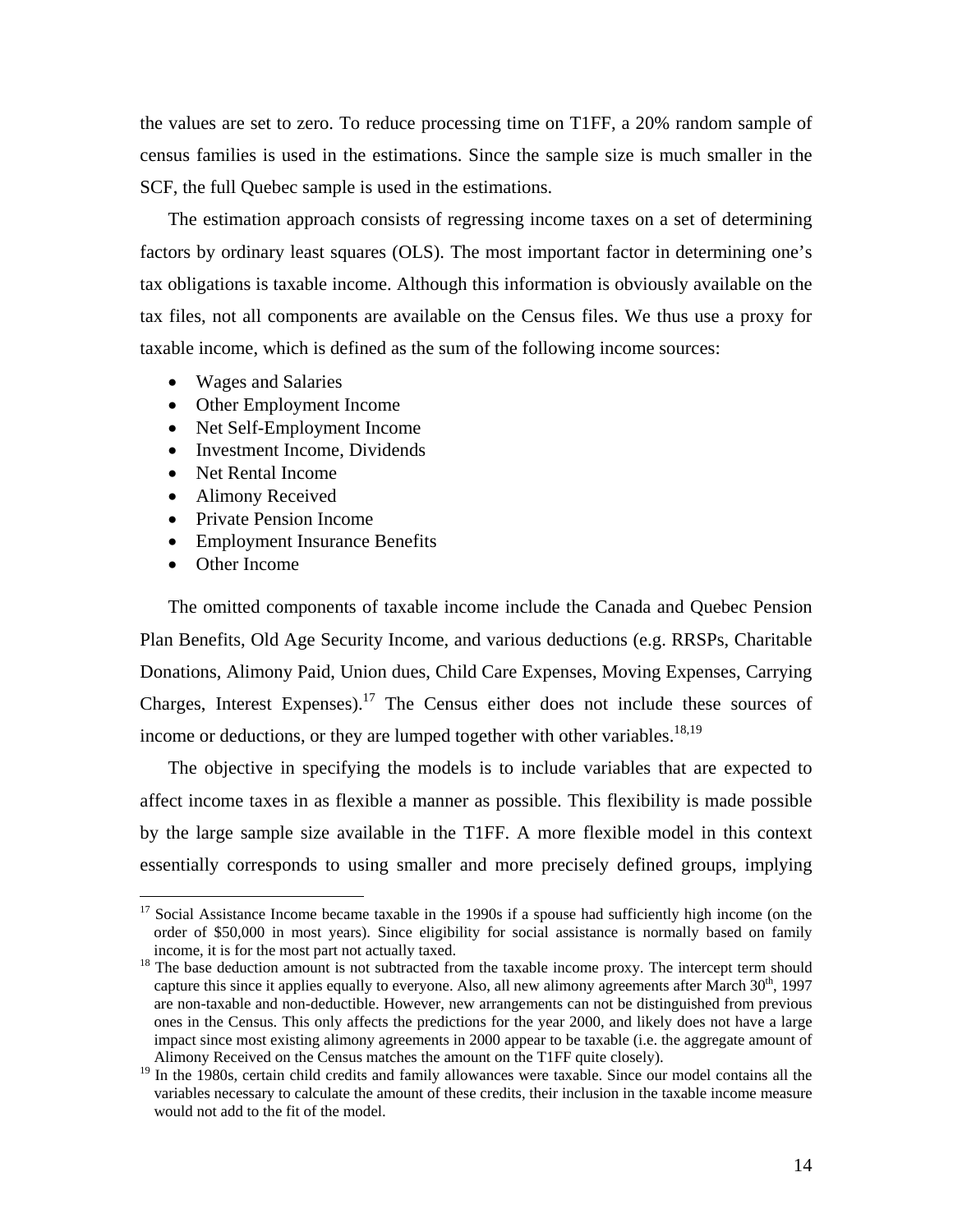smaller measurement errors. The federal income tax model (denoted by FEDTAX) is shown below for person *i* at time *t*:

$$
(1) FEDTAX_{it} = \alpha_t + \sum_{j=2}^{12} IR_{ijt} \cdot \beta_{jt} + \sum_{j=2}^{12} IR_{ijt} \cdot I_{it} \cdot \delta_{jt} + I_{it}^2 \cdot \phi_t +
$$
  

$$
\sum_{j=2}^{12} SPIR_{ijt} \cdot \varphi_{jt} + \sum_{j=2}^{12} SPIR_{ijt} \cdot I_{it} \cdot \gamma_{jt} + SPI_{it}^2 \cdot \eta_t +
$$
  

$$
CHIL_{it} \cdot \lambda_t + CHIL_{it}^2 \cdot \mu_t + SEMIOR_{it} \cdot \nu_t + \sum_{k=2}^{10} PROV_{ikt} \cdot \pi_{kt} + \varepsilon_{it}
$$

Most of the variables revolve around the taxable income proxy, which we shall refer to as "income" for simplicity. We capture the income dimension, in part, by using a set of 12 dummy variables, each corresponding to an income range for the individual (denoted by  $IR$ ).<sup>20</sup> These are helpful in accounting for the non-linear nature of the taxation rules. To allow for heterogeneity within each range, we interact these dummy variables with income (denoted by  $I^{21}$ ).

Since many tax deductions are based on the couples' taxable income, we also include the same set of income variables for the spouse (denoted by the prefix  $\mathfrak{S}_2P$ ).<sup>22</sup> Of course, income is set to zero if no spouse is present. The presence of children under the age of 18 is also used in calculating certain deductions. To capture this, we include variables indicating the number of children in the family (denoted by *CHIL*) and its squared value (to capture potential non-linearities).<sup>23</sup> An individual's tax obligations are also influenced by whether or not he or she is at least 65 years old, which we capture by including a 'senior citizen' dummy variable (denoted by *SENIOR*). Finally, to allow for

<span id="page-14-0"></span><sup>&</sup>lt;sup>20</sup> The ranges include (in constant 2000 dollars):  $\lt=0$  (omitted), 0-5K (i.e. 5,000), 5-10K, 10-20K, 20-30K, 30-40K, 40-50K, 60-100K, 100-150K, 150-250K, and  $>$ 250K.

<span id="page-14-1"></span> $31$  Note that any predicted inequality measure that is sensitive to the tails of the distribution will be biased upwards when a local averaging technique is used for prediction. Within locally averaged groups, more tax dollars are taken from the bottom than in actual fact, while fewer tax dollars are taken from the top. This 'Reverse Robin Hood' effect (within locally averaged groups) should tend towards zero as the number of groups approach infinity. However, sensitivity tests suggested that increasing the number of groups had virtually no effect on predicted outcomes, but it increased the computational burden

<span id="page-14-2"></span>considerably.<br><sup>22</sup> Prior to 1992, the definition of a "spouse" only included legally married spouses for tax purposes. Since then, the definition has also included common-law spouses.

<span id="page-14-3"></span> $t<sup>23</sup>$  Note that we also restrict our samples to families with at least one individual who is 18 years old or above.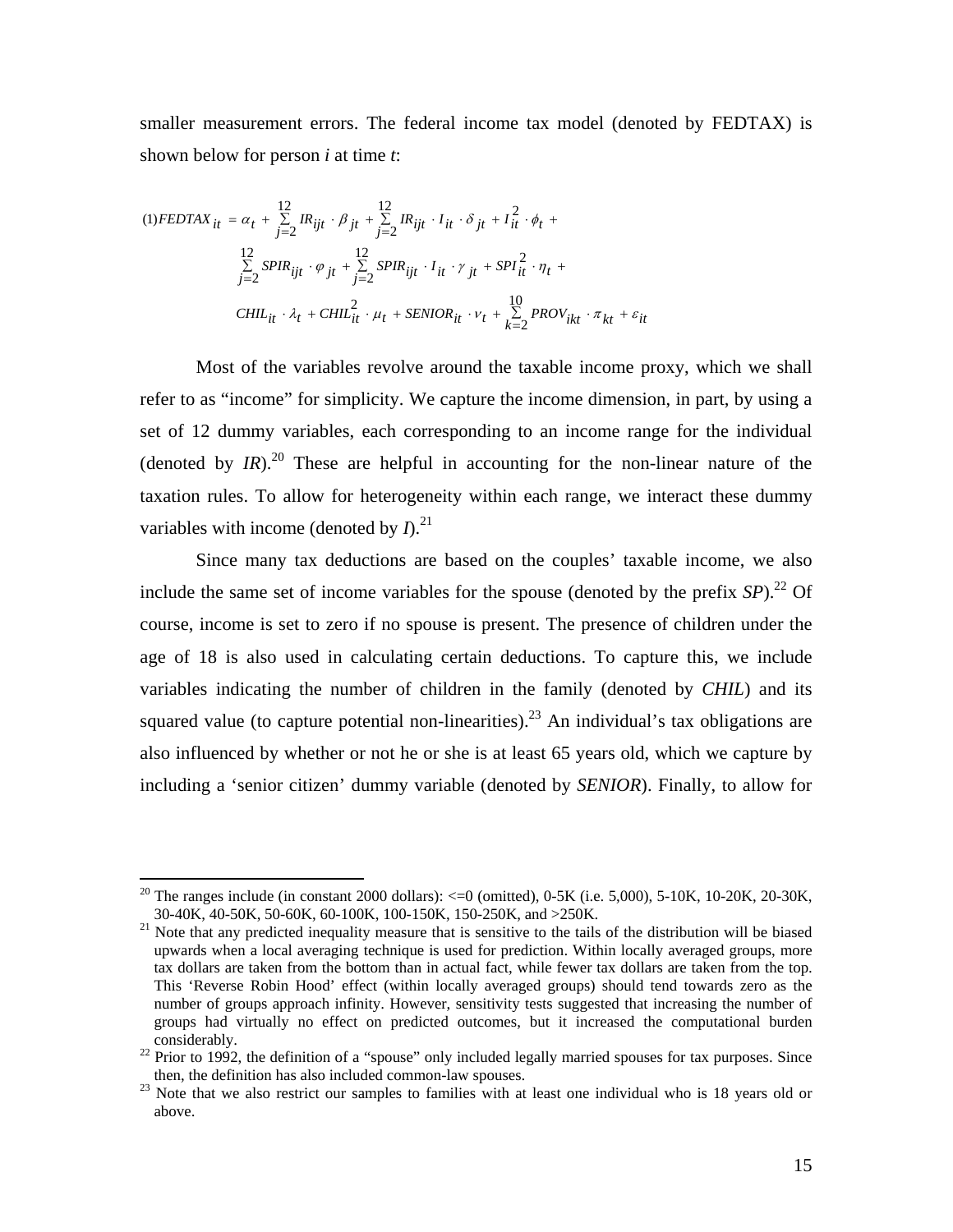differences in the behaviour of taxfilers or in deductions across provinces, we've included provincial dummy variables (denoted by *PROV*).[24](#page-15-0) 

Our strategy for estimating provincial income taxes (denoted by *PROVTAX*) is identical to the federal model, except that the provincial dummy variables are necessarily excluded. The model is shown below for person *i* living in province *p* at time *t*:

$$
(2) PROVTAX_{ipt} = \alpha_{pt} + \sum_{j=2}^{12} IR_{ijpt} \cdot \beta_{jpt} + \sum_{j=2}^{12} IR_{ijpt} \cdot I_{ipt} \cdot \delta_{jpt} + I_{ipt}^2 \cdot \phi_{pt} +
$$
  

$$
\sum_{j=2}^{12} SPIR_{ijpt} \cdot \varphi_{jpt} + \sum_{j=2}^{12} SPIR_{ijpt} \cdot SPI_{ipt} \cdot \gamma_{jpt} + SPI_{ipt}^2 \cdot \eta_{pt} +
$$
  

$$
CHIL_{ipt} \cdot \lambda_{pt} + CHIL_{ipt}^2 \cdot \mu_{pt} + SENIOR_{ipt} \cdot \nu_{pt}
$$

Once we have estimates of the parameters in the *FEDTAX* and *PROVTAX* regressions, we use these to predict tax values for individuals in the Census data sets based on their observable incomes and other characteristics. We then subtract imputed taxes from incomes and combine the resulting after-tax incomes for household members to arrive at our measure of family after-tax income.

#### Validation

Our next step is to assess the accuracy of our income tax prediction approach. To do so, we apply an internal validation technique, assessing how well the models predict income taxes on the tax data themselves. Note that we perform the assessment at the national level because we are only interested in national level income inequality in this study. The use of the prediction approach to study inequality among sub-groups of the population would require further assessment that is beyond the scope of this study.

We begin by predicting income taxes (federal and provincial combined) for each individual in the tax data based on the characteristics outlined above, and then aggregating income taxes to the census family level. In Table 2, we show income percentiles and measures of income inequality for the distribution of the actual after-tax income in T1FF 2000 (column 1) and the distribution of our predicted after-tax income (column 2). We also report the error as a percent of the actual amount for each of the percentiles. Because we are interested in comparing percentiles (and functions of the

<span id="page-15-0"></span><sup>&</sup>lt;sup>24</sup> The omitted province is Ontario.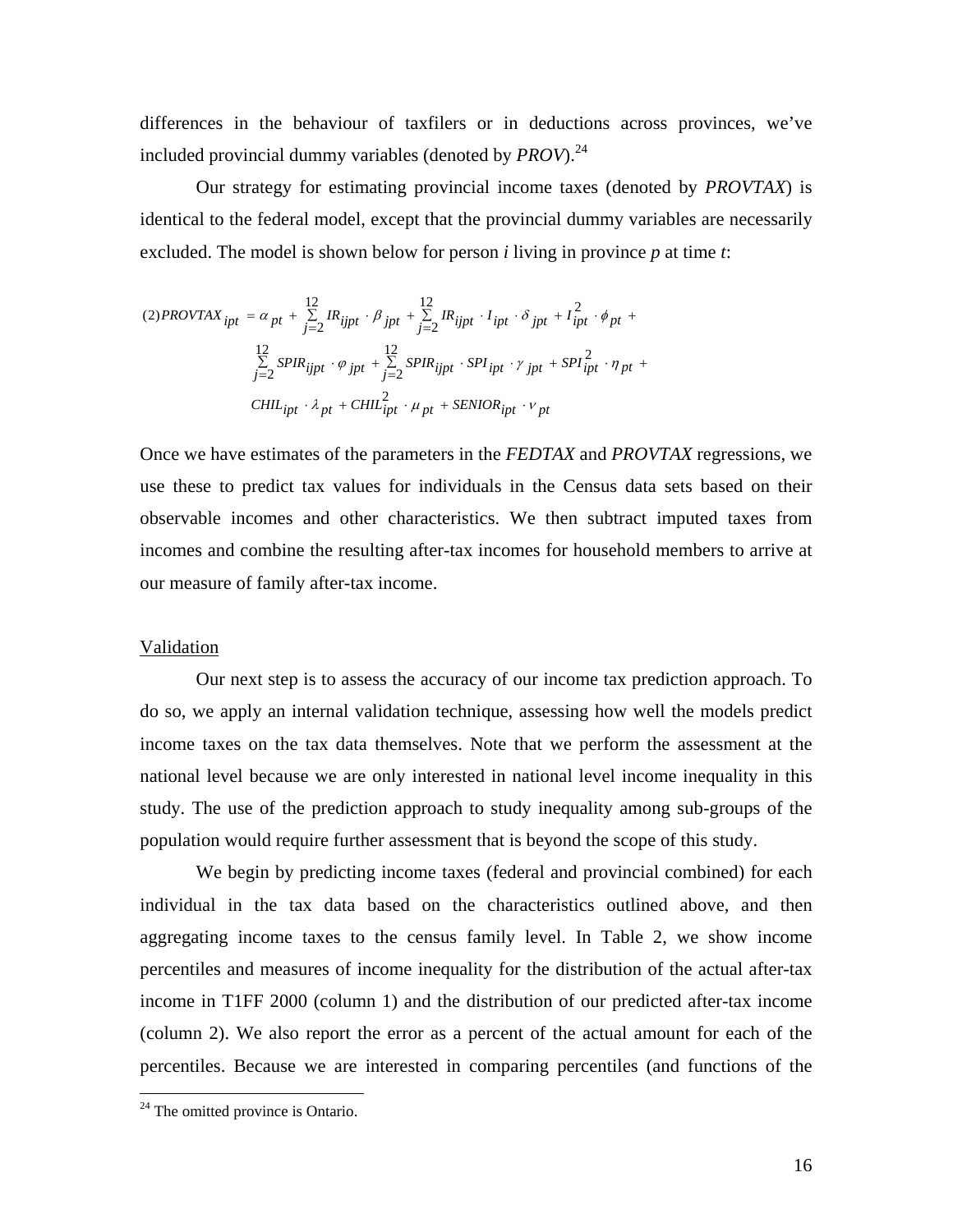percentiles) across years, the percent error for the percentiles is the relevant error for our work. As a more stringent test, we also calculated the mean absolute error for the sample, finding an average error that is 5.0% of the actual amount.

|                 | Actual  | Predicted | Error $(%)^b$ |
|-----------------|---------|-----------|---------------|
| P <sub>1</sub>  | 176     | 174       | $-1.3$        |
| P <sub>5</sub>  | 4,359   | 4,413     | 1.2           |
| P <sub>10</sub> | 8,301   | 8,240     | $-0.7$        |
| P <sub>25</sub> | 14,672  | 14,042    | $-4.3$        |
| P <sub>50</sub> | 23,681  | 23,592    | $-0.4$        |
| P75             | 35,564  | 35,645    | 0.2           |
| P90             | 49,729  | 49,584    | $-0.3$        |
| P95             | 61,056  | 60,526    | $-0.9$        |
| P99             | 100,971 | 98,829    | $-2.1$        |
| Log (P95/P5)    | 1.1     | 1.1       | $-0.8$        |
| Log (P90/P10)   | 0.8     | 0.8       | 0.2           |
| Decile ratio    | 17.9    | 17.5      | $-2.1$        |
| Gini            | 0.3644  | 0.3669    | 0.7           |

Table 2: Percentiles and inequality indices based on actual and predicted after-tax income, T1FF 2000<sup>a</sup>

<sup>a</sup> The unit of analysis is the individual, but income is measured at the census family level and divided by the square root of the number of members in the family.

<sup>b</sup> Similar levels of error were obtained for the 1982, 1985, 1990, and 1995 T1FF files. These results are available from the authors upon request.

The results in Table 2 suggest that our fitting method does a good job, even though it is based on an incomplete measure of taxable income. In particular, actual and predicted incomes are almost identical throughout the distribution. Given this, it is not surprising that the various summary measures of inequality also show little difference. The specific summary measures we use here, and in the following sections are: the log of the ratio of the 95<sup>th</sup> to the 5<sup>th</sup> percentile, the log of the ratio of the 90<sup>th</sup> to the 10<sup>th</sup> percentiles, the ratio of the average income in the top decile to the average in the bottom decile, and the Gini coefficient. The log (P95/P5), log (P90/P10) and decile ratio measures are all sensitive to movements in the tails of the distribution, with log (P95/P5) being particularly so. The Gini, on the other hand, has a natural interpretation related to the Lorenz Curve for a distribution and is well know to be sensitive to changes in the middle of the distribution. All the measures indicate a strong similarity in the degree of inequality in the actual and predicted after-tax income distributions. Similar results were found using data from 1982, 1985, 1990, and 1995 and are available upon request.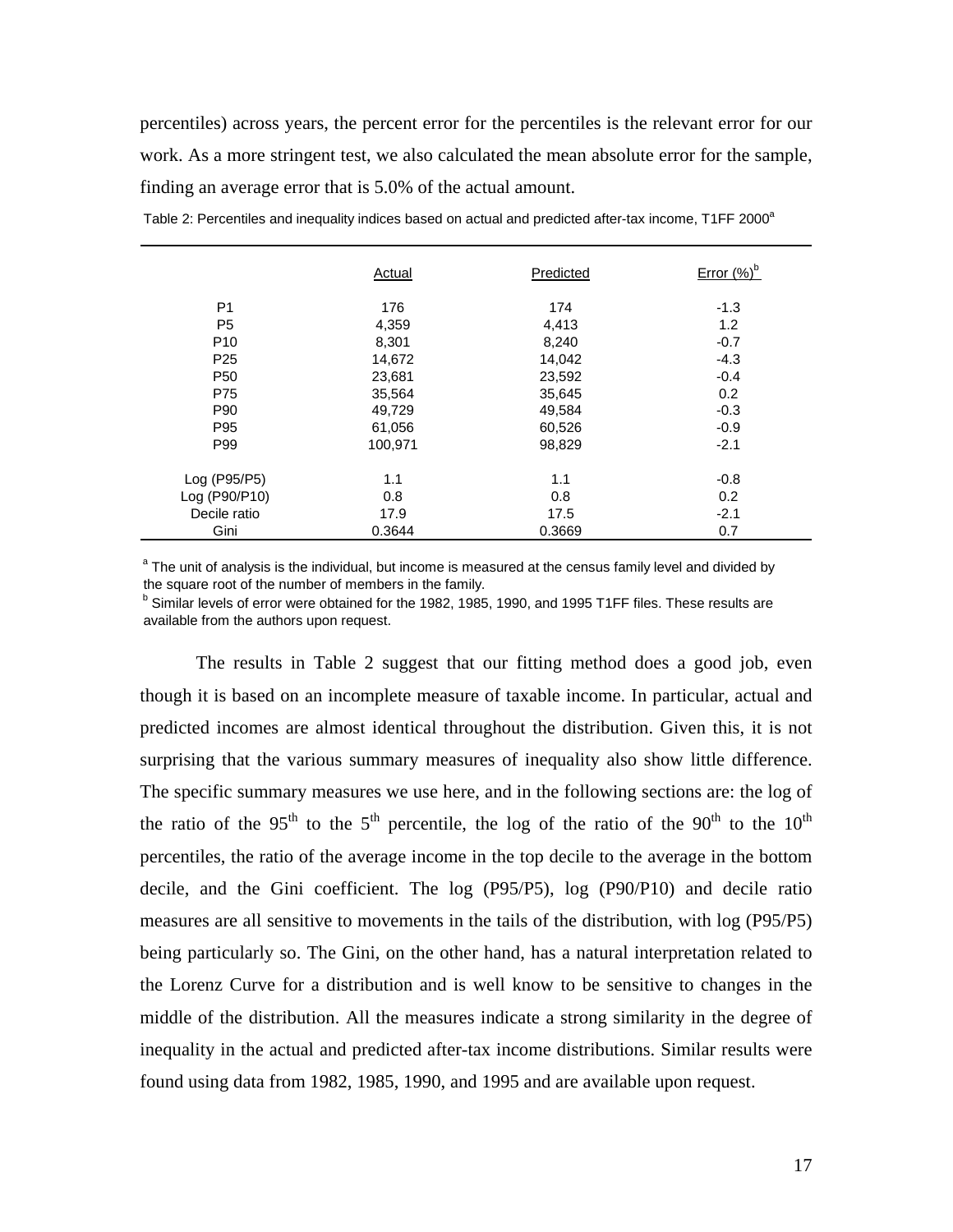### **After-tax income inequality levels and trends, 1980-2000**

We now put the Census-AT files to their first use by documenting trends in aftertax income inequality over the period 1980 to 2000 in Table 3. For comparison, we also show inequality trends in market income (i.e. earnings, investment income, private pension income, and other non-transfer income) and total income (i.e. market income plus transfers). Later, we will discuss a fourth income concept: after-tax income, where taxes include income and payroll taxes.

While it is tempting to interpret differences in inequality in the pre- and post-tax distribution as the 'impact' of the fiscal system on household budgets, such an inference requires strong incidence assumptions.<sup>25</sup> This is so because we do not observe a true 'pretax' market outcome. Instead, we observe the market outcome in the presence of taxes. If the incidence of the income tax is not entirely upon the individuals paying it then the observed market wages and capital income receipts will reflect a premium to compensate for taxes paid. For example, if top executives are internationally mobile, their wages may be adjusted to offset differences in income tax between Canada and alternative countries of employment. In this case, the effect of the fiscal system on an executive would be smaller than would be measured by comparing the observed pre- and post-tax incomes. Similarly, the economic incidence of employer-paid payroll taxes and taxes on profit may be on workers, implying different wages if the taxes were not present.

To proceed, we assume the incidence of taxes is equivalent to the statutory burden, which has the virtue of transparency. Moreover, because our primary goal is to analyze after-tax income (which is independent of assumptions of incidence), the assumption is not critical to our primary conclusions. However, our incidence assumption should be kept in mind when comparing the market, total, and after-tax income results.

<span id="page-17-0"></span> $25$  See Fullerton and Metcalf (2002) for a complete discussion of tax incidence.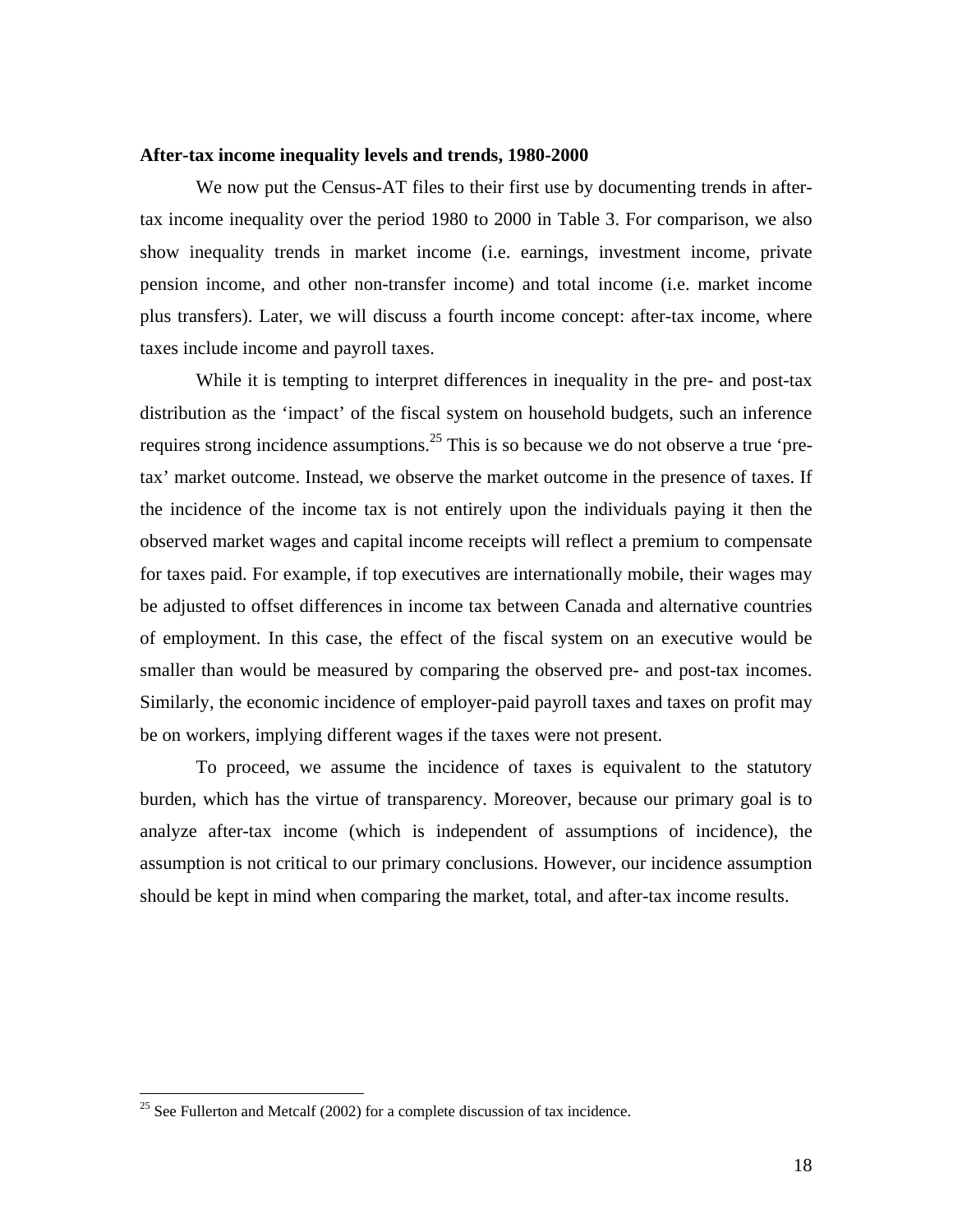|           | Market income |        | Total income |                            |        | After income tax income    |        |        |
|-----------|---------------|--------|--------------|----------------------------|--------|----------------------------|--------|--------|
| Year      | Log (P90/P10) | Gini   |              | Log (P95/P5) Log (P90/P10) | Gini   | Log (P95/P5) Log (P90/P10) |        | Gini   |
| 1980      | 1.18          | 0.3923 | 0.98         | 0.72                       | 0.3352 | 0.89                       | 0.65   | 0.3083 |
| 1985      | 1.41          | 0.4157 | 1.02         | 0.75                       | 0.3445 | 0.93                       | 0.67   | 0.3140 |
| 1990      | 1.34          | 0.4142 | 1.00         | 0.73                       | 0.3435 | 0.89                       | 0.65   | 0.3070 |
| 1995      | 1.85          | 0.4458 | 1.08         | 0.79                       | 0.3574 | 0.97                       | 0.69   | 0.3194 |
| 2000      | 1.51          | 0.4387 | 1.07         | 0.76                       | 0.3620 | 0.95                       | 0.68   | 0.3219 |
| % Growth  |               |        |              |                            |        |                            |        |        |
| 1980-2000 | 28.4          | 11.8   | 9.1          | 6.0                        | 8.0    | 6.1                        | 4.0    | 4.4    |
| 1980-1990 | 13.7          | 5.6    | 2.2          | 1.8                        | 2.5    | $-0.3$                     | $-0.4$ | $-0.4$ |
| 1990-2000 | 12.9          | 5.9    | 6.7          | 4.1                        | 5.4    | 6.5                        | 4.5    | 4.9    |
|           |               |        |              |                            |        |                            |        |        |
| 1980-1985 | 20.1          | 6.0    | 4.2          | 3.7                        | 2.8    | 3.8                        | 3.4    | 1.9    |
| 1985-1990 | $-5.3$        | $-0.4$ | $-1.9$       | $-1.9$                     | $-0.3$ | $-4.0$                     | $-3.7$ | $-2.2$ |
| 1990-1995 | 38.7          | 7.6    | 8.1          | 7.0                        | 4.0    | 8.7                        | 6.2    | 4.0    |
| 1995-2000 | $-18.6$       | $-1.6$ | $-1.3$       | $-2.7$                     | 1.3    | $-2.0$                     | $-1.6$ | 0.8    |

Table 3: Income inequality indices, Census- $AT^a$ 

<sup>a</sup> The unit of analysis is the individual, but income is measured at the economic family level and divided by the square root of the number of members in the family.

The first panel in Table 3 indicates that market income inequality has been rising over the entire period and at a similar pace in each decade. The upward trend results from the fact that market income inequality has risen during the recessions in the earlier part of each decade (as we would expect, since marginal workers are most likely to be laid off, and hiring is reduced substantially), but the decline in inequality in the recovery periods witnessed later in each decade was always much smaller. It is worth noting that while the 1980, 1990 and 2000 Census years are not perfectly comparable in terms of economic conditions, they do all roughly correspond to cyclical peaks and thus comparison across those years is useful for establishing longer term trends. The general rise in market income inequality around the developed world is well known and has spawned considerable debate over potential explanations, with the leading explanations including institutional change (e.g. DiNardo et al., 1996, for the US) and some combination of technical change and globalization (e.g. Acemoglou, 2002 for the US; Beaudry and Green, 2003 for the US and Germany). Piketty and Saez (2003) show that much of the increase is concentrated at the very top of the income distribution for the United States. The timing of the increase suggests a relationship with taxes, but further evidence on this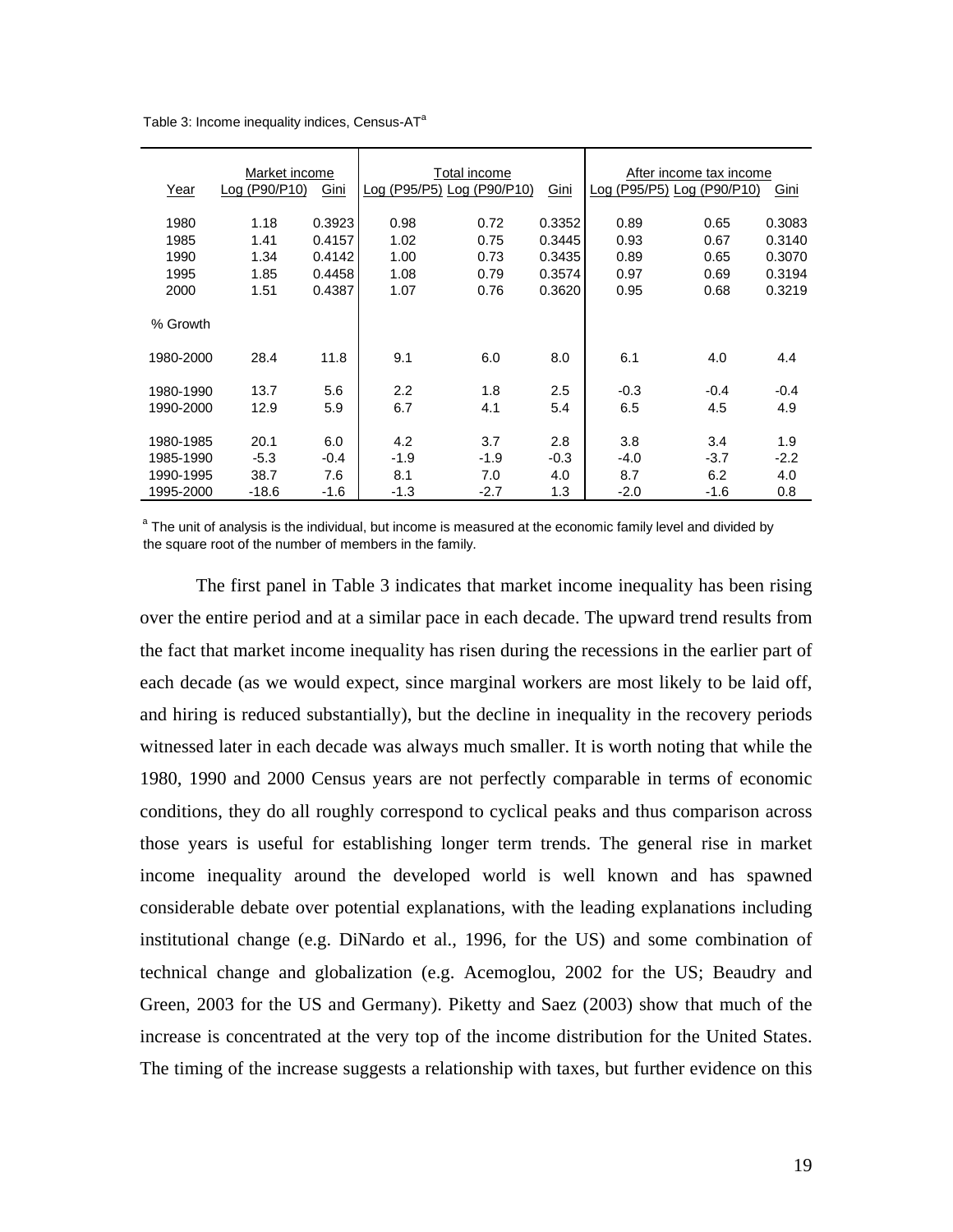question from Canada by Saez and Veall (2005) finds no obvious relationship to tax rates.

The second panel contains measures based on total income, which is constructed by adding transfer income to the market income measures described in the first column. The lower levels of all the inequality measures reflect the fact that transfers are primarily received by those in the lower part of the distribution. The over time patterns also imply that transfers tend to moderate cyclical fluctuations as the relative size of the increases in inequality across the recessionary periods (1980-85 and 1990-95) is smaller in total income compared to market income. This is expected since unemployed individuals usually qualify for some form of assistance but lose that eligibility when they return to the workforce, which can reduce the improvements in income resulting from the new job. However, there is an interesting difference in this pattern across decades. The log (P90/P10) measure indicates that the increases in inequality in the total income measure were larger in the 1990s than the 1980s even though the relative increases in inequality in market income were similar across the two decades. Examining the Gini, one finds that bringing in transfers cuts the growth in market income inequality in the 1980s by more than half, while in the 1990s it has virtually no impact on inequality growth.

Levels of inequality are further reduced according to all measures when we shift to after-tax income in the third panel. Recall that the measure being examined in this panel consists of market plus transfer income minus income taxes. For all the measures of inequality, bringing in taxes actually makes the growth in inequality in the 1980s mildly negative. Thus, if we focus on the Gini, the initial substantial growth in inequality in market earnings is cut in half when we bring in transfers and then the remaining inequality growth is eliminated once we introduce the impact of taxes. The breakdown within the decade indicates that reductions in inequality in the first, recessionary, half of the decade are associated with transfers but not taxes. The impacts in the second half are the reverse: including transfers affects the growth in inequality witnessed in market inequality to a minor degree (as measured by the Gini) but once one then subtracts taxes, the inequality reduction becomes relatively substantial. This is all as one might predict. In a recessionary period, market income inequality increases as people in the lower part of the distribution lose jobs. This is offset by transfers, thus reducing inequality growth to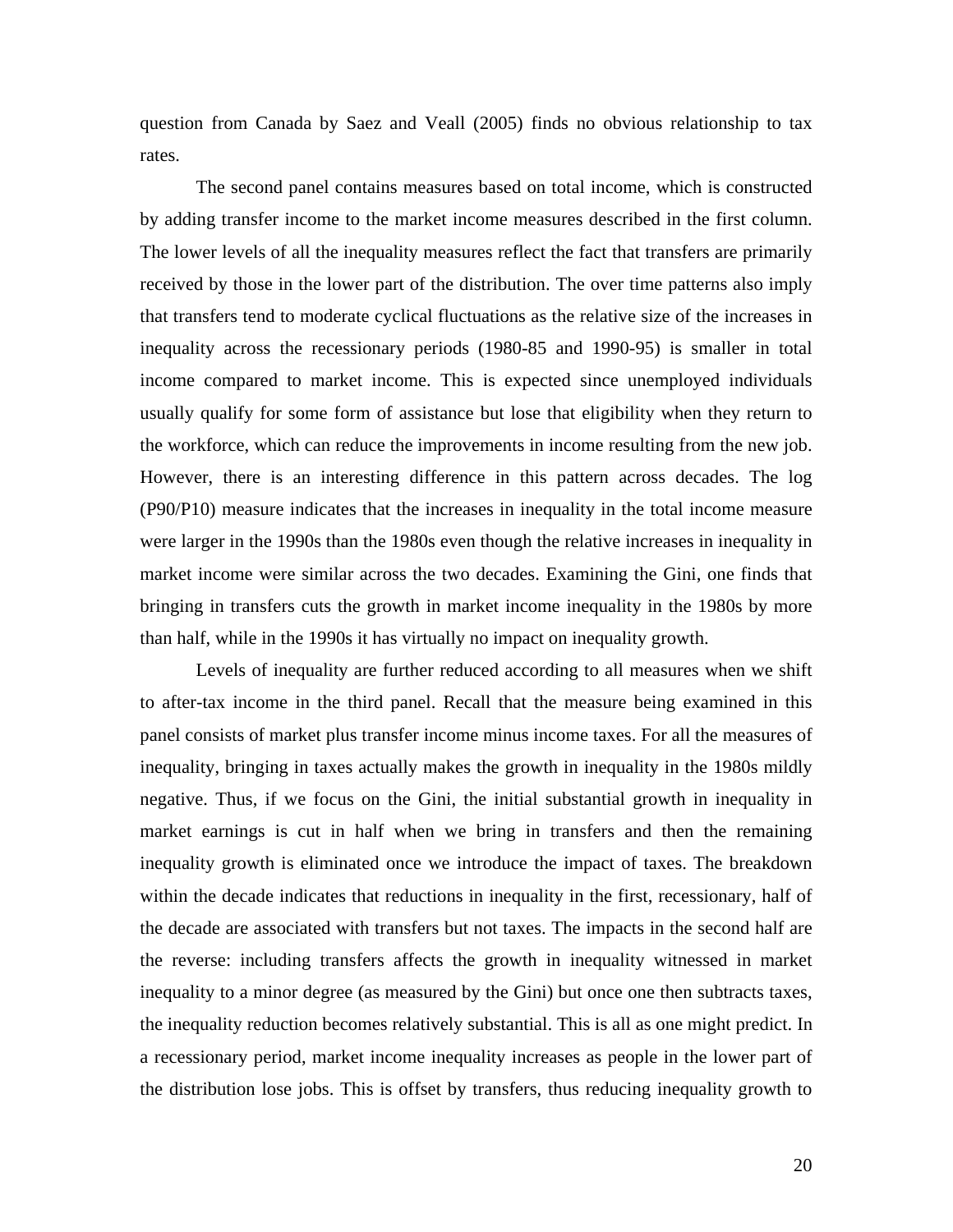some degree. In boom periods, market income inequality declines as low income people regain employment, but fewer transfers are required and so transfers have less impact in terms of reducing inequality. At the same time, incomes in higher parts of the distribution increase in boom times and taxes act to mitigate the associated inequality increases.

The first half of the 1990s also appears to fit with this predicted pattern. A substantial increase in market inequality is cut approximately in half when transfers are introduced but there is no further change when taxes are then subtracted. The last half of the 1990s, however, is a different story. Market income inequality falls as one would predict in a boom, but inequality in total (market plus transfer) income actually rises. Bringing in taxes mitigates this slightly but the net effect is an increase in after-tax inequality in spite of the fact that this is a boom period. Note that this does not imply that the tax and transfer system generated a level of inequality higher than what was witnessed in market income. (Comparisons across the 2000 row in the upper half of Table 3 show that is not true). However, as measured in terms of the Gini, changes in the tax and transfer systems in the latter half of the 1990s did lead to a growth in inequality in disposable income even though inequality in market income was decreasing. The more tail-sensitive log (P90/P10) measure indicates a decline in disposable income inequality in this period, but of much smaller magnitude than that witnessed in market income.

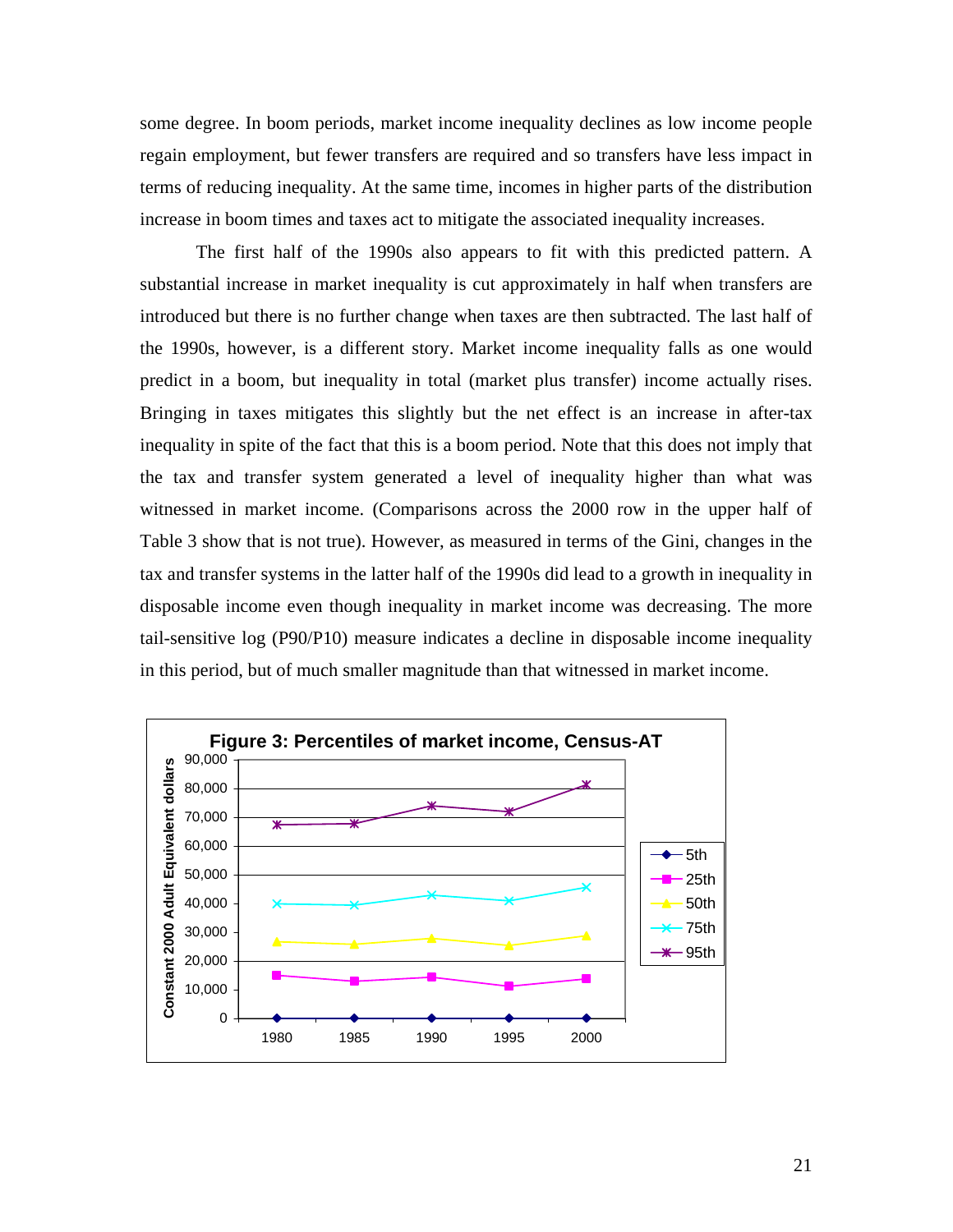We provide further detail on the movements in inequality over time in Figures 3 and 4. Figure 3 contains plots of the  $5<sup>th</sup>$ ,  $10<sup>th</sup>$ ,  $50<sup>th</sup>$ ,  $90<sup>th</sup>$  and  $95<sup>th</sup>$  percentiles of the real market income distribution as calculated from Census data. The  $5<sup>th</sup>$  percentile of this distribution is always zero, but, fitting with our earlier description of movements in inequality across the cycle, the  $10<sup>th</sup>$  percentile declined sharply in both the early 1980s and 1990s with recoveries in the second (boom) part of each decade. In both decades the recessionary declines in the  $10<sup>th</sup>$  percentile were not fully offset by the increases in the ensuing recoveries. As a result, the  $10<sup>th</sup>$  percentile dropped precipitously from \$3,700 in 1980 to \$2,000 in 2000. In contrast, both the  $90<sup>th</sup>$  and  $95<sup>th</sup>$  percentiles were essentially flat in the 1980s recession and slightly falling in the 1990s recession but experienced very substantial increases in the boom periods. The  $90<sup>th</sup>$  percentile increases from \$55,000 in 1980 to \$65,000 in 2000. Thus, the substantial increase in inequality over the period described in Table 3 arose because of both increases at the top and declines at the bottom of the distribution.



Our numbers at the top of the distribution are corroborated by those derived from tax data by Saez and Veall (2005). Saez and Veall examine market income excluding capital gains using tax records over the period from 1920 to 2000. They find that the  $95<sup>th</sup>$ percentile of their market income distribution was virtually unchanged between 1980 and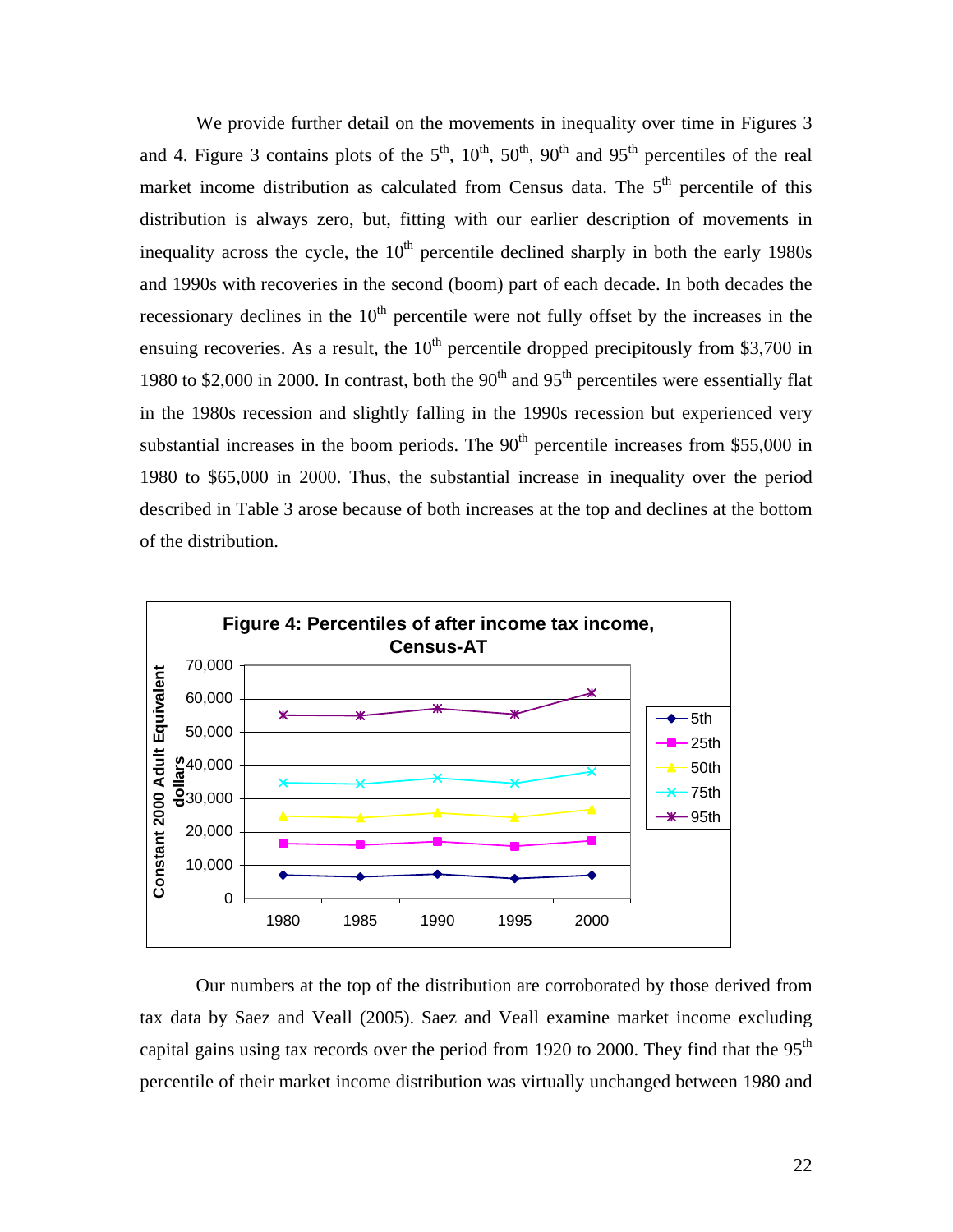1990 but increased by 8.5% between 1990 and 2000. Our results for the 1990s are similar, showing an increase of 9.9% for the 1990s for the  $95<sup>th</sup>$  percentile, but for the 1980s our data show a similar 9.8% increase for the 1980s. Saez and Veall (2005) show that these movements at the top of the distribution are dominated by increases in the share of total income going to the top 0.1% of earners and, thus, that even examining the 95<sup>th</sup> percentile tends to understate the extent of the increase in inequality. As a side point, Frenette et al. (2004) show that tax data indicate much larger increases in inequality than Census data in the 1990s in general. However, they find the major difference occurs at the bottom of the distribution and may be related to the way in which individuals are combined into families in tax data.

In Figure 4, we present plots of the same percentiles of the after tax and transfer income distribution. Note, first, that incomes at the bottom are higher and incomes at the top lower than what we see for market incomes in Figure 3. The tax and transfer system also dampened cyclical fluctuations in the lower end of the distribution. Further, once taxes and transfers are included, both the  $5<sup>th</sup>$  and  $10<sup>th</sup>$  percentiles of the distribution actually increased between 1980 and 2000. However, as described earlier, the impact of taxes and transfers is smaller in the  $1990s$  and the net result is a decline in the  $5<sup>th</sup>$ percentile from \$7,400 in 1990 to \$7,000 in 2000. Interestingly, this decline just exactly balances the increase at the  $5<sup>th</sup>$  percentile over the 1980s, leaving the  $5<sup>th</sup>$  percentile unchanged between 1980 and 2000. At the other end of the distribution, the tax and transfer system acted mainly to mitigate the growth in the top percentiles. This again fits with the discussion earlier in which we suggested that transfers would have little impact on movements at the top end but taxes would serve to reduce their boom period increases.<sup>26</sup>

Finally, we turn to results in which we also subtract payroll taxes (i.e. Canada/Quebec Pension Plan premiums, Employment Insurance premiums, and provincial health levies). As we argued earlier, while removing payroll taxes in our opinion provides a better measure of disposable income, this decision is more subjective. The results in Table 4 show our measures of inequality for the definition of income that

<span id="page-22-0"></span><sup>&</sup>lt;sup>26</sup> In related work, we are investigating more carefully the roles played by taxes and transfers in income inequality over the 1980-2000 period.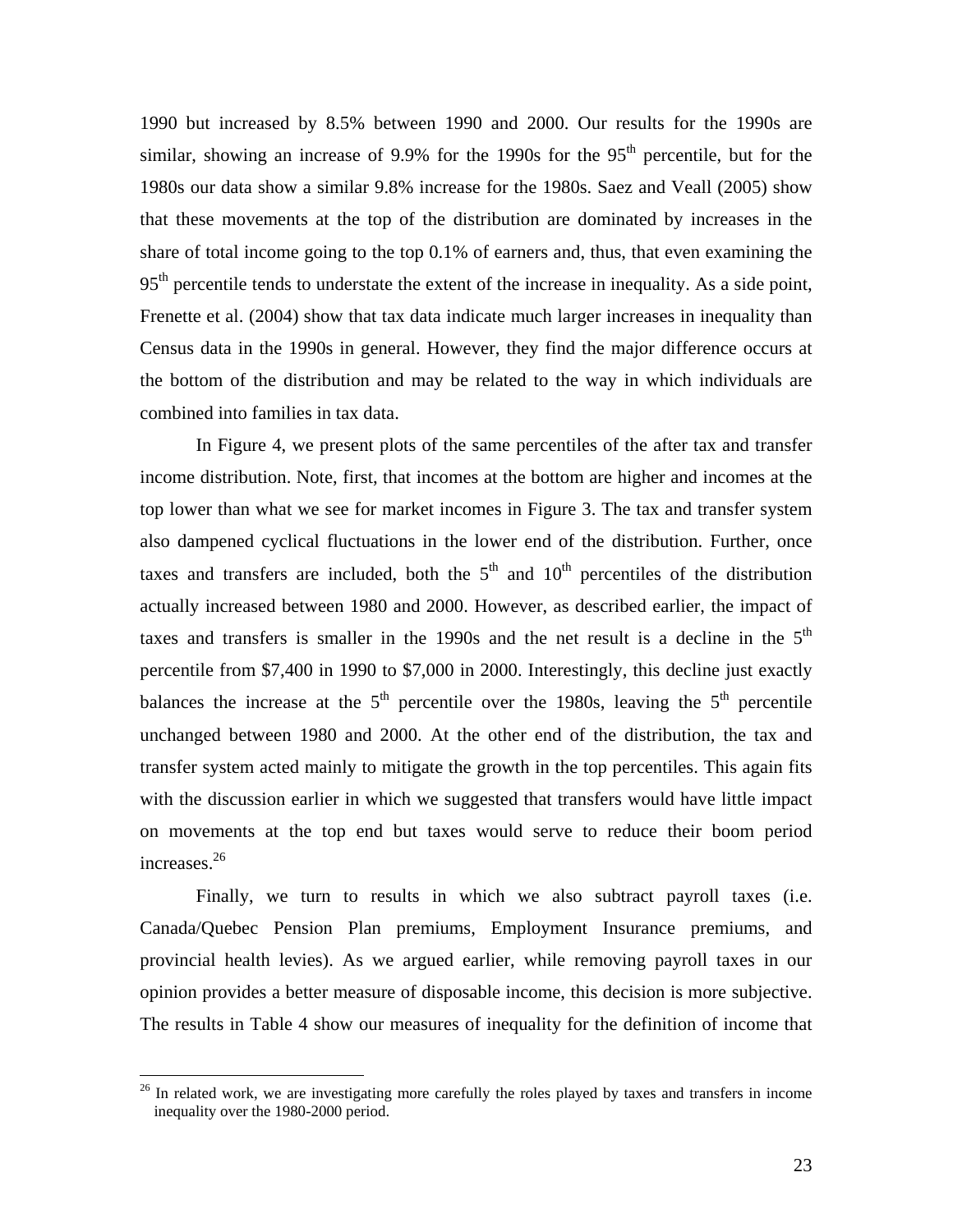subtracts payroll taxes as well as income taxes. The results change little from the set of results that did not exclude payroll taxes (i.e. after income tax income). Most log percentile values are slightly smaller when payroll taxes are factored in, suggesting that payroll taxes have a small dampening effect on these inequality measures. This is perhaps surprising, since the payroll taxes apply at a flat rate only up to a cap, meaning that lower income working individuals pay a higher percentage of their income in taxes. However, because the taxes are only levied on working individuals, these taxes miss all nonworkers, who likely have lower total incomes than working individuals, and are thus more likely to be found in the left tail of the distribution (P5 or P10). The Gini coefficient, on the other hand, is more middle sensitive. It is thus not surprising that this measure is less affected by payroll taxes: workers in the middle part of the distribution pay roughly the same amounts in payroll taxes.

|           |                            | After income tax income |        | After income and payroll tax income |        |        |  |
|-----------|----------------------------|-------------------------|--------|-------------------------------------|--------|--------|--|
| Year      | Log (P95/P5) Log (P90/P10) |                         | Gini   | Log (P95/P5) Log (P90/P10)          |        | Gini   |  |
| 1980      | 0.89                       | 0.65                    | 0.3083 | 0.89                                | 0.65   | 0.3087 |  |
| 1985      | 0.93                       | 0.67                    | 0.3140 | 0.92                                | 0.67   | 0.3139 |  |
| 1990      | 0.89                       | 0.65                    | 0.3070 | 0.88                                | 0.64   | 0.3069 |  |
| 1995      | 0.97                       | 0.69                    | 0.3194 | 0.95                                | 0.67   | 0.3177 |  |
| 2000      | 0.95                       | 0.68                    | 0.3219 | 0.93                                | 0.66   | 0.3218 |  |
| % Growth  |                            |                         |        |                                     |        |        |  |
| 1980-2000 | 6.1                        | 4.0                     | 4.4    | 5.2                                 | 2.5    | 4.2    |  |
| 1980-1990 | $-0.3$                     | $-0.4$                  | $-0.4$ | $-0.8$                              | $-0.9$ | -0.6   |  |
| 1990-2000 | 6.5                        | 4.5                     | 4.9    | 6.0                                 | 3.4    | 4.8    |  |
|           |                            |                         |        |                                     |        |        |  |
| 1980-1985 | 3.8                        | 3.4                     | 1.9    | 3.6                                 | 3.0    | 1.7    |  |
| 1985-1990 | -4.0                       | $-3.7$                  | $-2.2$ | $-4.2$                              | $-3.8$ | $-2.2$ |  |
| 1990-1995 | 8.7                        | 6.2                     | 4.0    | 8.0                                 | 5.1    | 3.5    |  |
| 1995-2000 | $-2.0$                     | -1.6                    | 0.8    | -1.8                                | -1.6   | 1.3    |  |

Table 4: Income inequality indices, Census- $AT^a$ 

<sup>a</sup> The unit of analysis is the individual, but income is measured at the economic family level and divided by the square root of the number of members in the family.

#### **Comparison of Census Patterns with SCF/SLID**

As discussed earlier, most previous discussions of income inequality in Canada have been based on the SCF and SLID surveys. In the second section, we showed results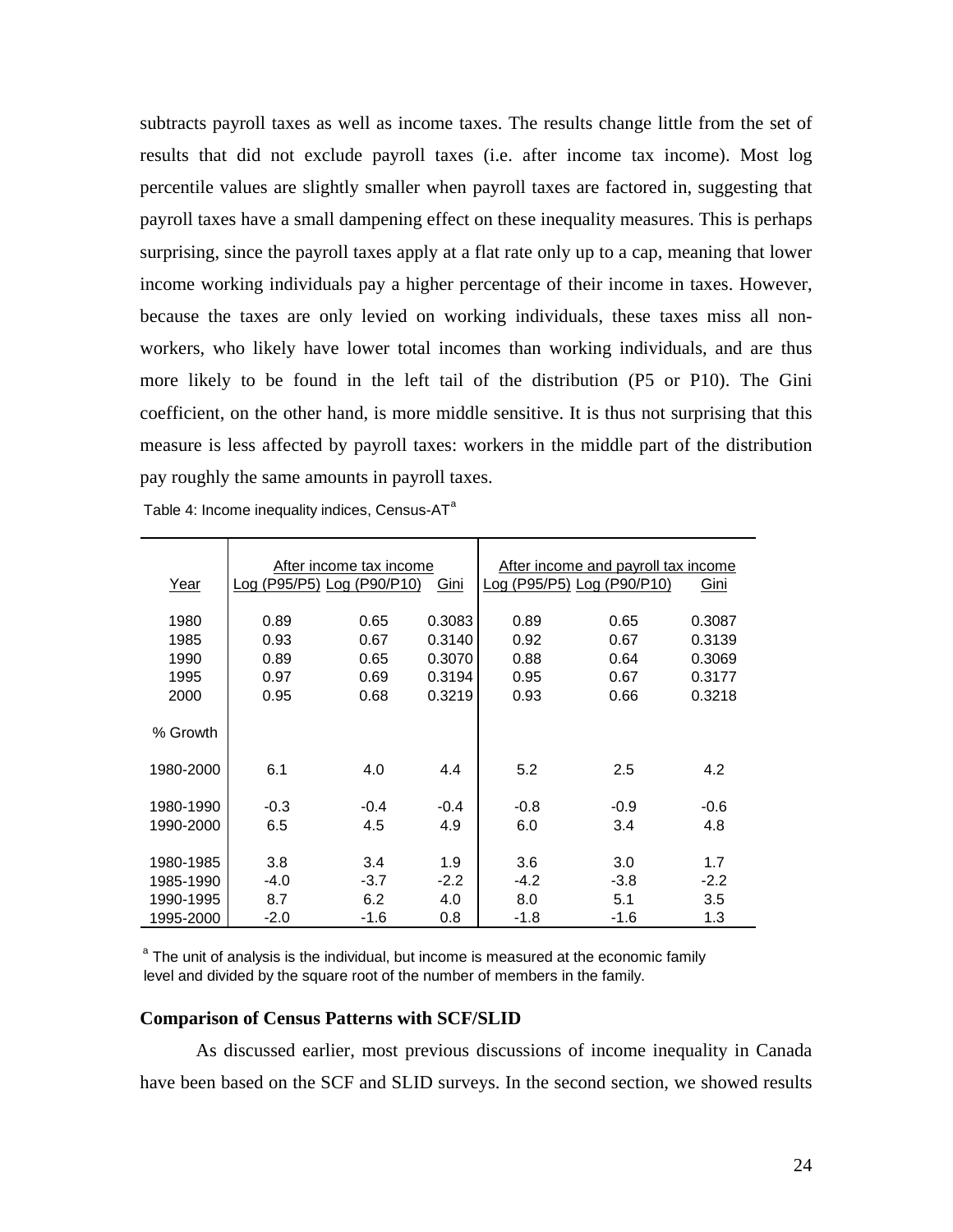indicating that Census and SCF/SLID generate very different levels and patterns in total income inequality. In this section, we create a more complete comparison, showing differences in all of our income concepts. To do this, we present Table 5, in which we replicate the measures in Table 3 using SCF/SLID data.

|                   | Market income |        | Total income |                            |        | After income tax income    |        |        |
|-------------------|---------------|--------|--------------|----------------------------|--------|----------------------------|--------|--------|
| Year              | Log (P90/P10) | Gini   |              | Log (P95/P5) Log (P90/P10) | Gini   | Log (P95/P5) Log (P90/P10) |        | Gini   |
| 1980              | 1.05          | 0.3688 | 0.89         | 0.69                       | 0.3124 | 0.80                       | 0.61   | 0.2848 |
| 1985              | 1.18          | 0.3938 | 0.90         | 0.69                       | 0.3206 | 0.80                       | 0.60   | 0.2884 |
| 1990              | 1.17          | 0.3947 | 0.90         | 0.69                       | 0.3197 | 0.77                       | 0.59   | 0.2805 |
| 1995              | 1.38          | 0.4205 | 0.91         | 0.70                       | 0.3308 | 0.79                       | 0.60   | 0.2877 |
| 2000 <sup>b</sup> | 1.22          | 0.4093 | 0.95         | 0.72                       | 0.3377 | 0.82                       | 0.61   | 0.2959 |
| % Growth          |               |        |              |                            |        |                            |        |        |
| 1980-2000         | 16.3          | 11.0   | 5.9          | 3.5                        | 8.1    | 2.4                        | 0.6    | 3.9    |
| 1980-1990         | 12.2          | 7.0    | 0.4          | $-0.7$                     | 2.3    | $-3.7$                     | $-3.7$ | $-1.5$ |
| 1990-2000         | 3.7           | 3.7    | 5.5          | 4.2                        | 5.6    | 6.3                        | 4.5    | 5.5    |
| 1980-1985         | 13.2          | 6.8    | 0.8          | $-0.5$                     | 2.6    | $-0.6$                     | $-0.6$ | 1.2    |
| 1985-1990         | $-0.9$        | 0.2    | $-0.4$       | $-0.1$                     | $-0.3$ | $-3.2$                     | $-3.2$ | $-2.7$ |
| 1990-1995         | 17.3          | 6.5    | 1.8          | $2.2\phantom{0}$           | 3.5    | 2.0                        | 2.3    | 2.6    |
| 1995-2000         | $-11.6$       | $-2.7$ | 3.7          | 1.9                        | 2.1    | 4.3                        | 2.1    | 2.8    |

Table 5: Income inequality indices, SCF-SLID<sup>a,b</sup>

<sup>a</sup> The unit of analysis is the individual, but income is measured at the economic family level and divided by the square root of the number of members in the family.

<sup>b</sup> To partially account for the break that occurred in the series in 1996, the value in 2000 was derived by adding the growth in SLID between 1996 and 2000 to the value in the SCF in 1996.

The most notable difference between the Census based measures in Table 3 and the SCF/SLID based measures in Table 4 is their levels. The inequality measures are uniformly smaller when using the SCF/SLID. This is true for all three definitions of income, for all three measures of inequality, and at all five points in time. It is also interesting to compare these measures to inequality measures for the United States. Gottschalk and Smeeding (1997) present inequality measures for a variety of countries, including US results based on the CPS, which is directly analogous to the SCF for Canada. The income concept they use is disposable income, which is essentially the same as our disposable income concept. Based on their Table 3, the US disposable income Gini coefficient takes a value of .310 in 1980 and .352 in 1990. These are clearly larger than the Gini values based on the SCF for Canada and fit with common claims that inequality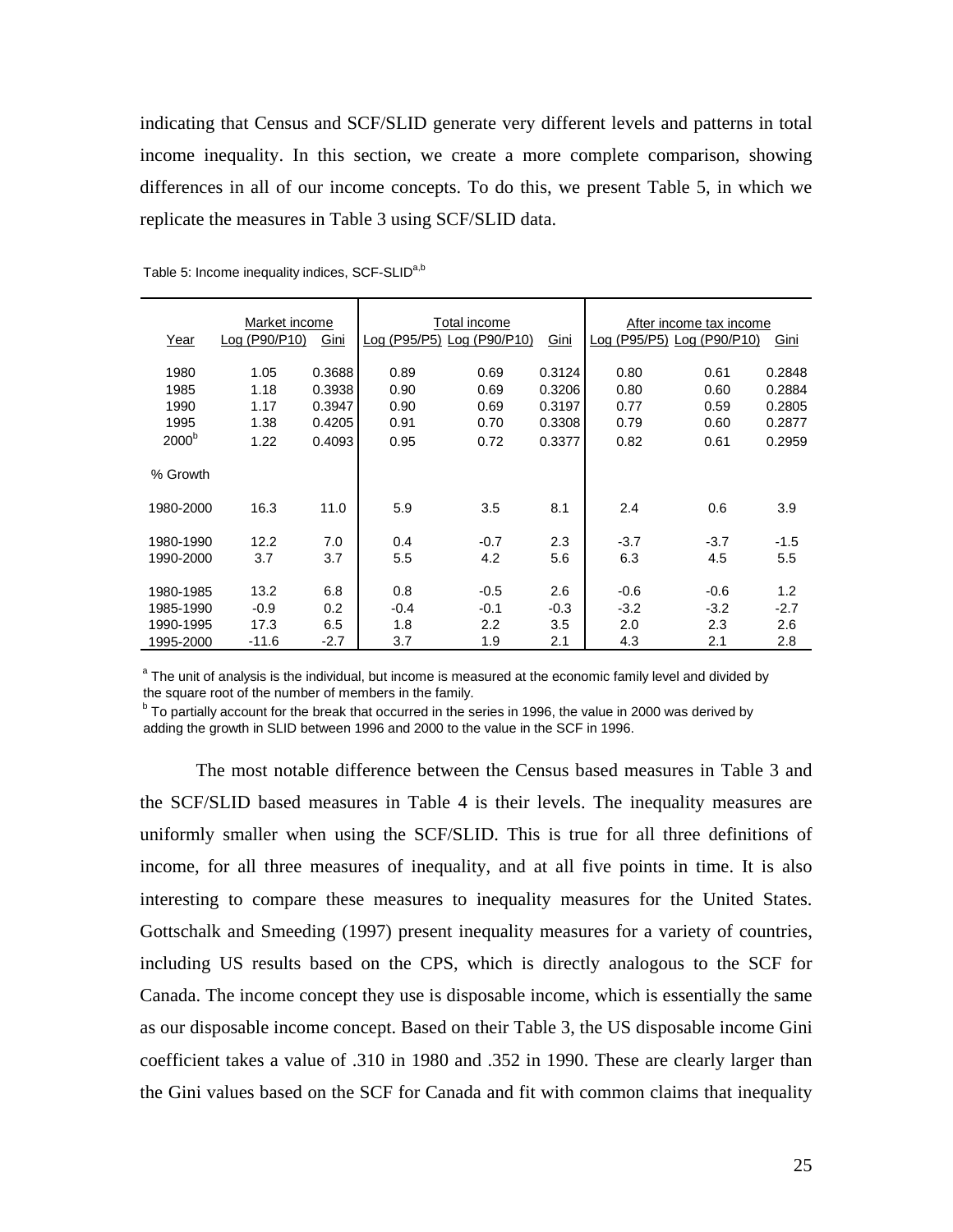is both larger for the US at any point in time and grew faster in the 1980s. On the other hand, the Census-AT based Gini coefficient is almost identical to the US value in 1980. However, the Census-AT data again shows no growth in inequality over the 1980s, in strong contrast to the US, and, as a result, it indicates that inequality is lower than in the US by 1990. It would be interesting to investigate whether US data shows a similar difference between CPS and Census based measures of disposable income inequality as what we observe between the SCF and Census for Canada.

Differences in the time patterns of inequality generated from the two data sources is more nuanced. If we focus on inequality measures that emphasize movements in the tails of the distribution – the log (P90/P10) and log (P95/P5) measures in these tables – the Census indicates much more substantial increases in inequality in all three types of income across the whole 1980 to 2000 period. For example, Census-AT shows an increase in log (P95/P5) of 6.1% while the SCF/SLID shows only 2.4%. For market income using log (P90/P10), the difference is more pronounced, with a growth rate of 28.4% for the Census and only 16.3% for the SCF/SLID. In contrast, the growth rates in the Gini are more similar for all three income definitions. This is potentially consistent with differences in coverage of the population, with the SCF/SLID having much lower coverage. To the extent that lower coverage occurs systematically in the tails of the distribution, one might expect to see patterns such as this where the SCF/SLID tells a different inequality story when we focus on the tails but a similar story when we focus on the middle.

Regardless of the inequality measure we use, the SCF/SLID provides a different picture of both decadal and cyclical movements. For example, while the Census indicates a relatively even split of the overall increase in market income inequality between the two decades, the SCF/SLID implies that about two-thirds of the increase occurred in the 1980s. Again, this is related to what is happening in the tails since the inequality movements in the 1990s are even more heavily driven by what is happening in the tails in that decade than in the 1980s. Cyclically, market income inequality shows much stronger swings in Census data than in SCF/SLID data.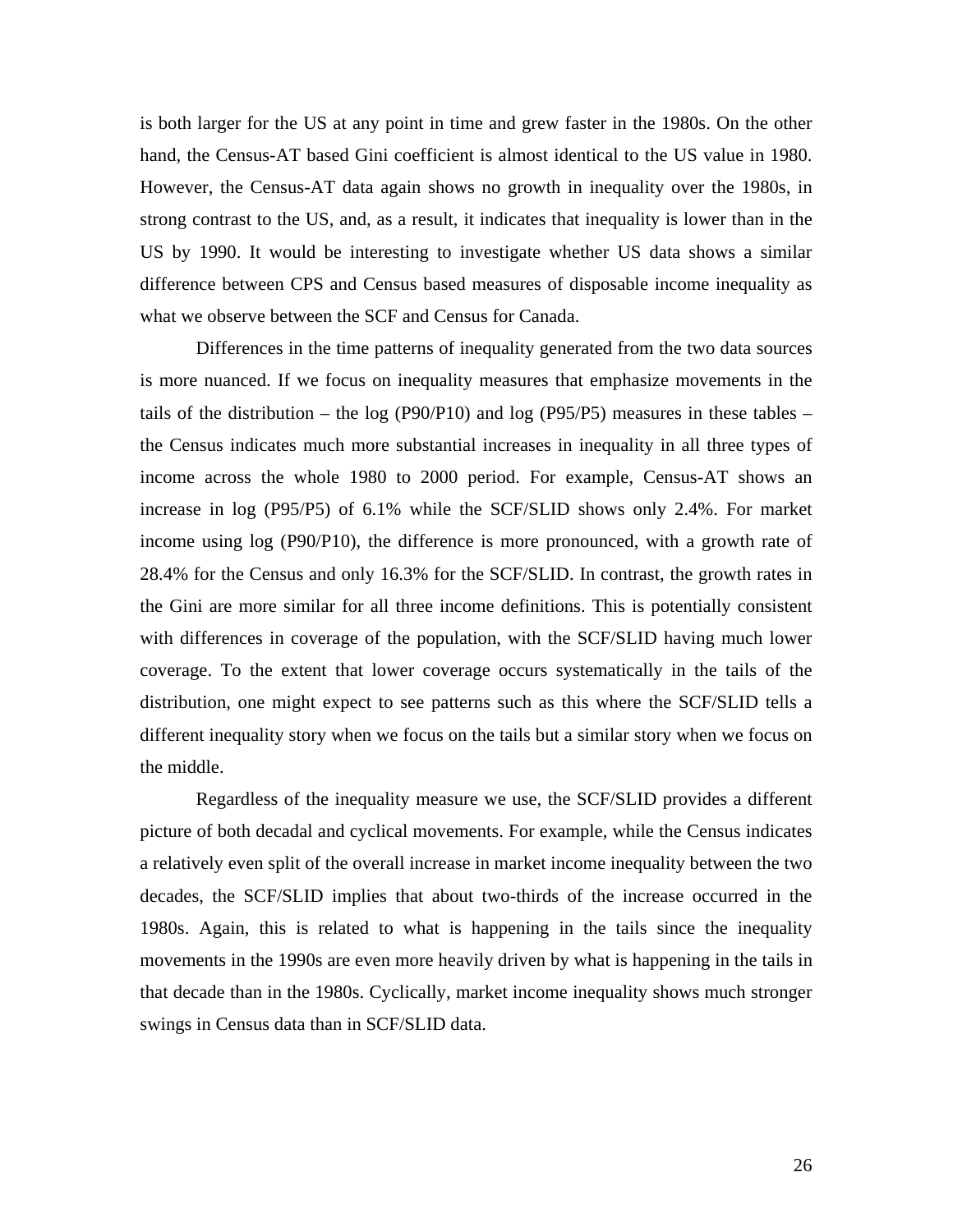

Our ultimate interest is in levels and movements in after-tax income inequality. In Figure 5, we plot the log of the  $95<sup>th</sup>/5<sup>th</sup>$  percentile ratios for Census years based on both Census and SCF/SLID data.<sup>27</sup> Again, one can see the substantially higher level of inequality observed in Census data in all years. In addition, the Census based measure is clearly much more cyclical and shows a stronger trend increase in inequality. In the SCF/SLID, the tax and transfer system more than offsets increases in market income inequality in the 1980s. The 1990s witnesses a substantial increase in after tax income inequality but this places the final inequality level in 2000 only slightly above its 1980 level. In contrast, in the Census data, the tax and transfer system almost exactly offsets increases in market income inequality in the 1980s but leaves substantial growth in inequality in the 1990s. Interestingly, the two datasets point to very similar growth in inequality in the 1990s, with the difference in growth over the two decades from 1980 to 2000 arising because the SCF/SLID data implies a substantial drop in disposable income inequality in the 1980s that is not seen in the Census-AT data. Thus, both datasets point to a similar conclusion that the tax and transfer system ceased to fully offset increased market income inequality in the 1990s.

<span id="page-26-0"></span> $27$  Once again the SLID income levels in 2000 were derived by adding the growth rates between 1996 and 2000 from the SLID to the 1996 SCF values in order to obtain levels that are comparable to those from the earlier SCF data.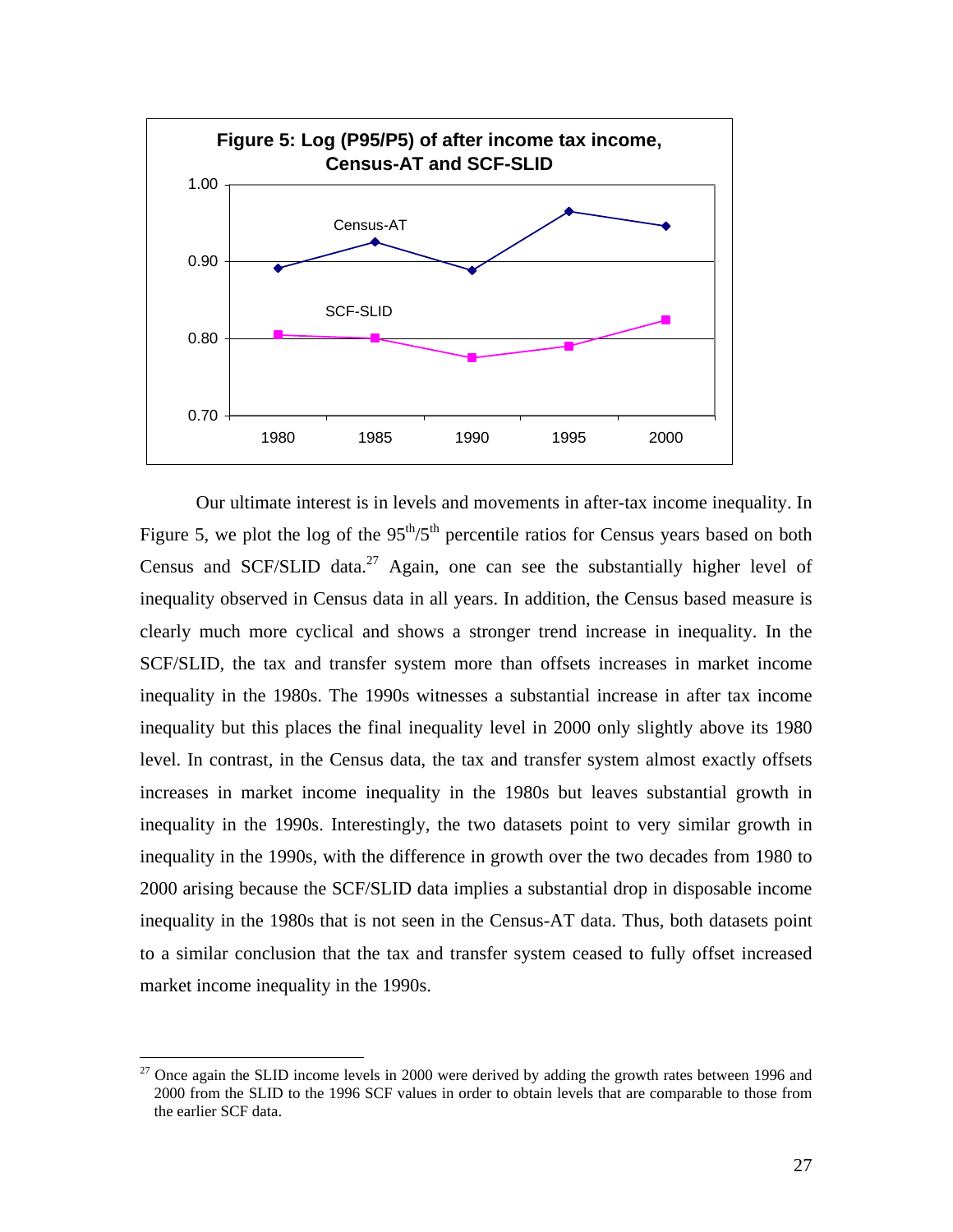# **Conclusion**

In this paper, we present results on measures of income inequality over the 1980s and 1990s for Canada using Census data. We argue that Census data is superior to the most commonly used data source, the combination of the Surveys of Consumer Finances and the Survey of Labour and Income Dynamics, because the latter has population coverage that is only about 80% of the Census. The main disadvantage of using the Censuses, apart from the fact they are collected only every 5 years, is that they do not include information on taxes paid, which are necessary for examinations of disposable income. Thus, a major part of our exercise is to impute taxes for families in each Census. We do this using a reduced form approach in which we estimate regressions of taxes paid on family characteristics using tax data and then use the estimated coefficients from those regressions to predict taxes paid in the Censuses. We demonstrate that this approach does a good job of predicting taxes paid using a validation exercise based on tax data.

Once we have the fitted taxes, we are in a position to generate a new series on inequality in after-tax income. We show that both the levels and time patterns of inequality depicted in this series is dramatically different from what is seen in the SCF/SLID data. Simple plots of percentiles of pre-tax income distributions constructed from the Census and the SCF/SLID indicate that the latter generates both substantially larger values of the lower percentiles of the distribution and substantially smaller values of the upper percentiles. Thus, it is not surprising that the levels of inequality as measured in the Census are substantially higher in all years and all income measures we examine. In addition, Census based inequality measures show much more cyclicality and much stronger increases in inequality over the time period we examine. The decadal patterns indicate that the 1980s can be characterized as a period in which strong increases in pretax and transfer income inequality were fully offset by the tax and transfer system. In contrast, equally strong pre-tax and transfer income inequality increases in the 1990s were not offset to nearly the same degree in the 1990s. This opens interesting questions about the impacts of changes in several parts of the social safety net in the 1990s.

#### **References**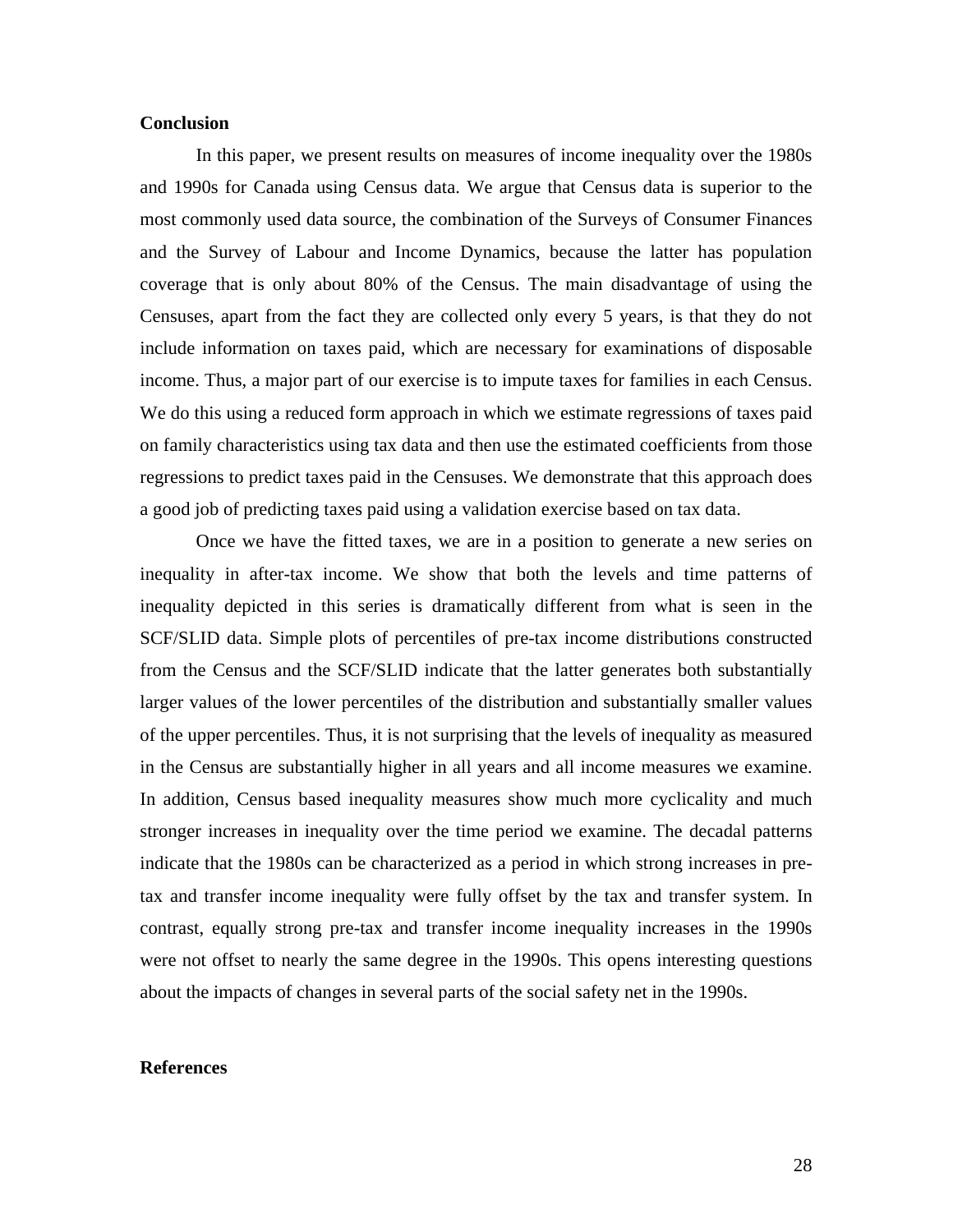- Acemoglu, Daron (2002). "Technical change, inequality, and the labor market," *Journal of Economic Literature*, Vol. 40, No.1, pp. 7-72.
- Atkinson, Anthony B. and Francois Bourguignon (2000). "Income Distribution and Economics," in Handbook of Income Distribution, Vol. 1, A.B. Atkinson and F. Bourguignon, eds., New York: North-Holland.
- Beach, Charles .M. and George A. Slotsve (1994). "Polarization of earnings in the Canadian labour market," Bell Canada Paper on Economic and Public Policy.
- Beaudry, Paul and David A. Green (2000). "Cohort patterns in Canadian earnings: Assessing the role of skill premia in inequality trends," *Canadian Journal of Economics*, Vol. 33, No. 4, pp. 907-936.
- Beaudry, Paul and David A. Green (2003). "Wages and employment in the United States and Germany: What explains the differences?," *American Economic Review*, Vol. 93, No. 3, pp. 573-602.
- Bird, Richard M and Thomas Tsiopoulos (1997). "User charges for public services: Potentials and problems," *Canadian Tax Journal*, Vol. 45, No. 1, pp. 25-86.
- Dinardo, John, Nicole Fortin, and Thomas Lemieux (1996). "Labor market institutions and the distribution of wages, 1973-1992: a semiparametric approach," *Econometrica*, Vol. 64, No. 5, 1001-1044.
- Frenette, Marc, David A. Green, and Garnett Picot (2004). "Rising income inequality in the 1990s: An exploration of three data sources," Statistics Canada, Analytical Studies Research Paper Series, No. 219.
- Fullerton, Don and Gilbert E. Metcalf (2002). "Tax Incidence" in Handbook of Public Economics, Vol. 4., A. J. Auerbach and M. Feldstein, eds., Amsterdam: Elsevier.
	- Gottschalk, P. and T. Smeeding (1997). "Cross-National Income Inequality," Journal of Economic Literature, Vol. 35.
- Johnson, Susan (1995). "More evidence on the effect of higher unemployment on the Canadian size distribution of income," *Canadian Public Policy*, Vol. 21, No. 4, pp. 423-428.
- OSFI (2004). "Actuarial Report (21<sup>st</sup>) on the Canada Pension Plan as of December  $31<sup>st</sup>$ , 2003," Office of the Superintendent of Financial Institutions, Ottawa.
- Osberg, Lars (1997). "Economic growth, income distribution and economic welfare in Canada, 1975-1994," *North American Journal of Economics and Finance*, Vol. 8, No. 2, pp. 153-166.